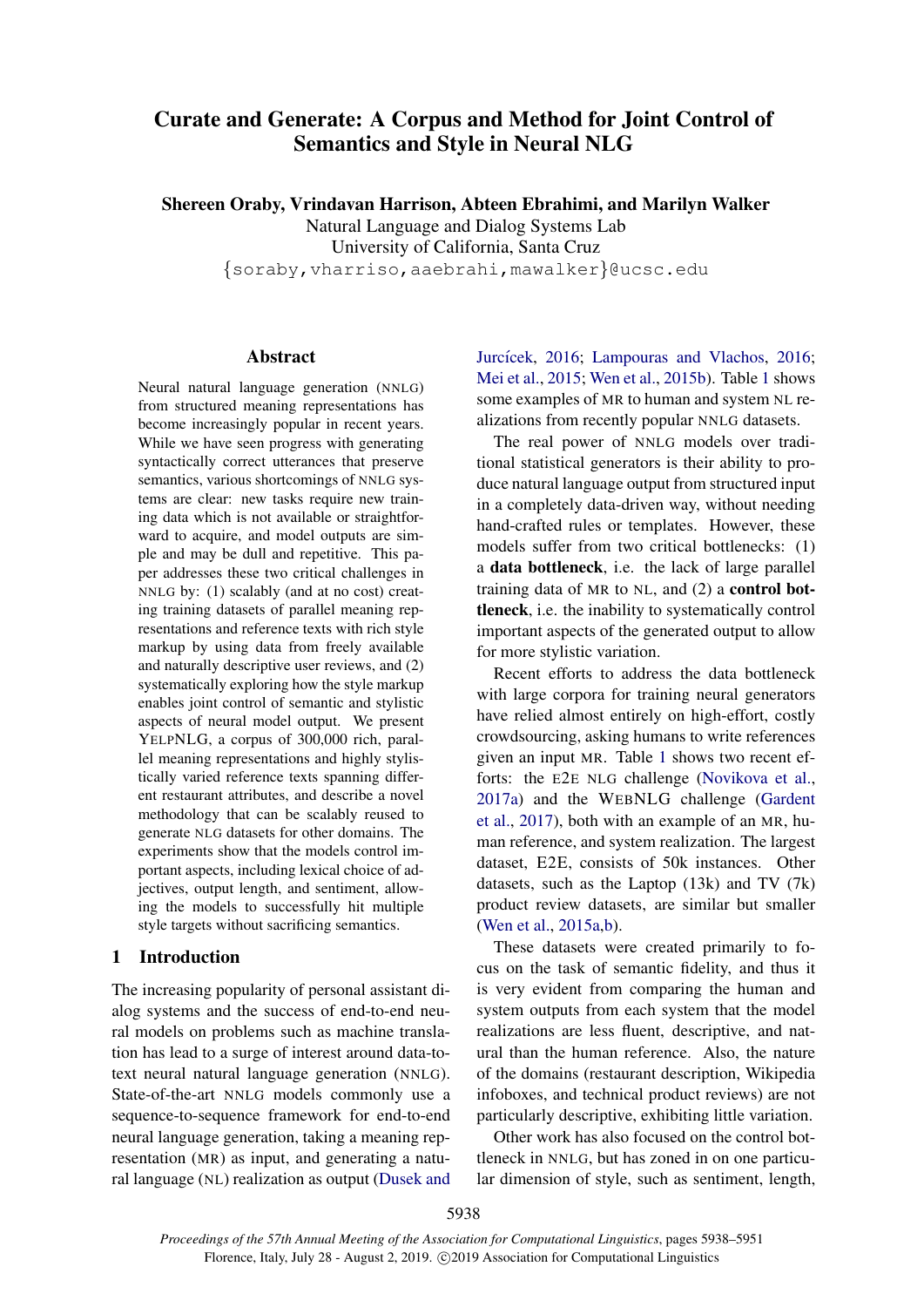#### <span id="page-1-0"></span>1 - E2E [\(Novikova et al.,](#page-10-3) [2017a\)](#page-10-3)

50k - Crowdsourcing (Domain: Restaurant Description)

MR: name[Blue Spice], eatType[restaurant], food[English], area[riverside], familyFriendly[yes], near[Rainbow Vegetarian Cafe]

Human: *Situated near the Rainbow Vegetarian Cafe in the riverside area of the city, The Blue Spice restaurant is ideal if you fancy traditional English food whilst out with the kids.* System: Blue Spice is a family friendly English restaurant in the riverside area near Rainbow Vegetarian Cafe.

#### 2 - WebNLG [\(Gardent et al.,](#page-9-1) [2017\)](#page-9-1)

21k - DBPedia and Crowdsourcing (Domain: Wikipedia) MR: (Buzz-Aldrin, mission, Apollo-11), (Buzz-Aldrin, birthname, "Edwin Eugene Aldrin Jr."), (Buzz-Aldrin, awards, 20), (Apollo-11, operator, NASA)

Human: *Buzz Aldrin (born as Edwin Eugene Aldrin Jr) was a crew member for NASA's Apollo 11 and had 20 awards.* System: Buzz aldrin, who was born in edwin eugene aldrin jr., was a crew member of the nasa operated apollo 11. he was awarded 20 by nasa.

#### 3 - YelpNLG (this work)

#### 300k - Auto. Extraction (Domain: Restaurant Review)

MR: (attr=food, val=taco, adj=no-adj, mention=1), (attr=food, val=flour-tortilla, adj=small, mention=1), (attr=food, val=beef, adj=marinated, mention=1), (attr=food, val=sauce, adj=spicy, mention=1)

+[sentiment=positive, len=long, first-person=false, exclamation=false]

Human: *The taco was a small flour tortilla topped with marinated grilled beef, asian slaw and a spicy delicious sauce.*

System: The taco was a small flour tortilla with marinated beef and a spicy sauce that was a nice touch.

Table 1: A comparison of popular NNLG datasets.

<span id="page-1-1"></span>(1/5 star) *I want to curse everyone I know who recommended this craptacular buffet. [...] It's absurdly overpriced at more than* \$*50 a person for dinner. What do you get for that princely sum? Some cold crab legs (it's NOT King Crab, either, despite what others are saying) Shrimp cocktail (several of which weren't even deveined. GROSS. [...])*

(5/5 star) *One of my new fave buffets in Vegas! Very cute interior, and lots of yummy foods! [...] The delicious Fresh, delicious king grab legs!! [...]REALLY yummy desserts! [...] All were grrreat, but that tres leches was ridiculously delicious.*

Table 2: Yelp restaurant reviews for the same business.

or formality [\(Fan et al.,](#page-9-2) [2017;](#page-9-2) [Hu et al.,](#page-9-3) [2017;](#page-9-3) [Fi](#page-9-4)[cler and Goldberg,](#page-9-4) [2017;](#page-9-4) [Shen et al.,](#page-10-5) [2017;](#page-10-5) [Herzig](#page-9-5) [et al.,](#page-9-5) [2017;](#page-9-5) [Fu et al.,](#page-9-6) [2018;](#page-9-6) [Rao and Tetreault,](#page-10-6) [2018\)](#page-10-6). However, human language actually involves a constellation of interacting aspects of style, and NNLG models should be able to jointly control these multiple interacting aspects.

In this work, we tackle both bottlenecks simultaneously by leveraging masses of freely available, highly descriptive user review data, such as that shown in Table [2.](#page-1-1) These naturally-occurring examples show a highly positive and highly nega-

tive review for the same restaurant, with many examples of rich language and detailed descriptions, such as *"absurdly overpriced"*, and *"ridiculously delicious"*. Given the richness of this type of free, abundant data, we ask: (1) can this freely available data be used for training NNLG models?, and (2) is it possible to exploit the variation in the data to develop models that jointly control multiple interacting aspects of semantics and style?

We address these questions by creating the YELPNLG corpus, consisting of 300k MR to reference pairs for training NNLGs, collected *completely automatically* using freely available data (such as that in Table [2\)](#page-1-1), and off-the-shelf tools.<sup>[1](#page-1-2)</sup> Rather than starting with a meaning representation and collecting human references, we begin with the references (in the form of review sentences), and work backwards – systematically constructing meaning representations for the sentences using dependency parses and rich sets of lexical, syntactic, and sentiment information, including ontological knowledge from DBPedia. This method uniquely exploits existing data which is naturally rich in semantic content, emotion, and varied language. Row 3 of Table [1](#page-1-0) shows an example MR from YELPNLG, consisting of relational tuples of attributes, values, adjectives, and order information, as well as sentence-level information including sentiment, length, and pronouns.

Once we have created the YELPNLG corpus, we are in the unique position of being able to explore, for the first time, how varying levels of supervision in the encoding of content, lexical choice, and sentiment can be exploited to control style in NNLG. Our contributions include:

- A new corpus, YELPNLG, larger and more lexically and stylistically varied than existing NLG datasets;
- A method for creating corpora such as YELPNLG, which should be applicable to other domains;
- Experiments on controlling multiple interacting aspects of style with an NNLG while maintaining semantic fidelity, and results using a broad range of evaluation methods;
- The first experiments, to our knowledge, showing that an NNLG can be trained to control lexical choice of adjectives.

We leave a detailed review of prior work to Section [5](#page-8-0) where we can compare it with our own.

<span id="page-1-2"></span><sup>1</sup><https://nlds.soe.ucsc.edu/yelpnlg>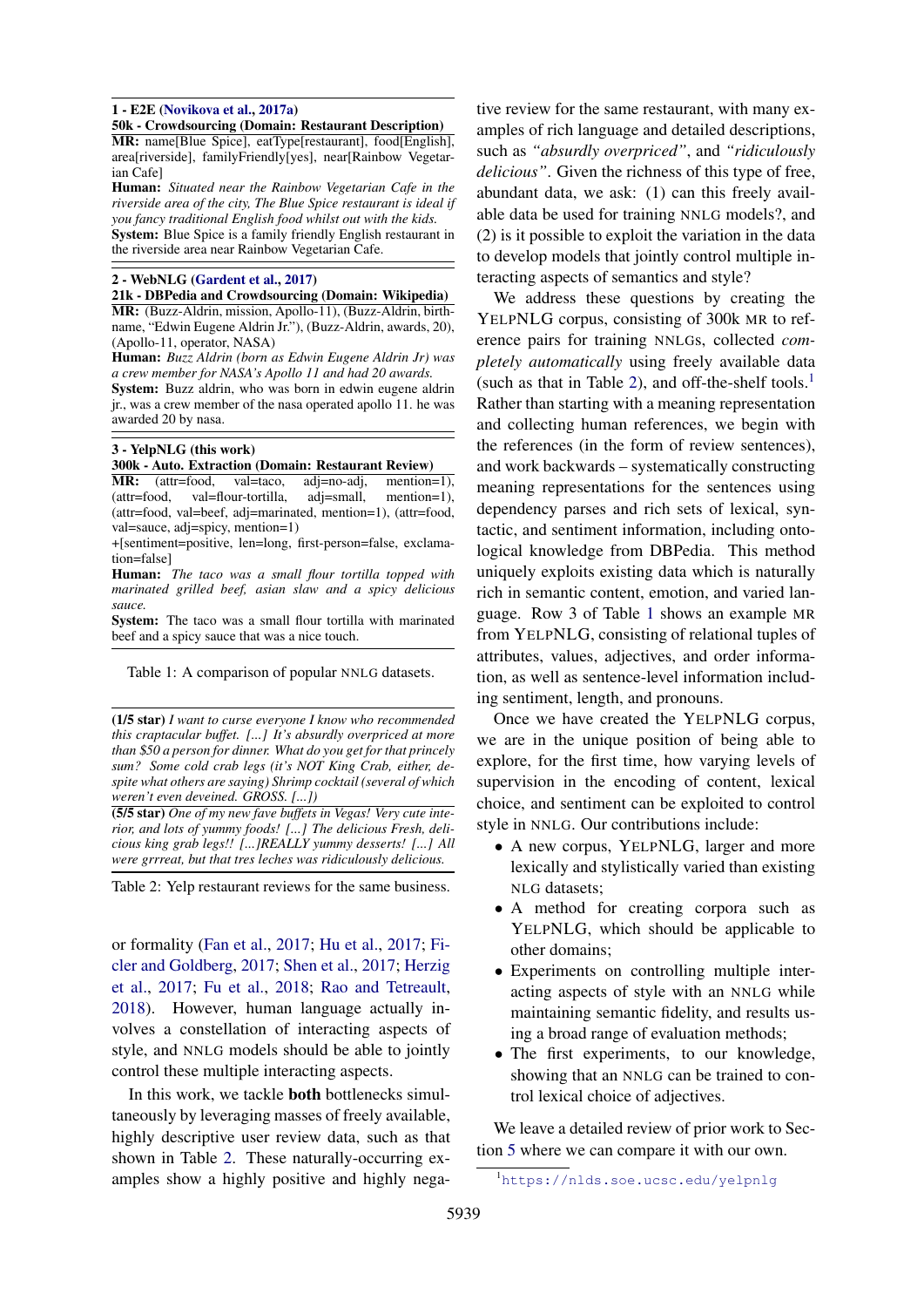<span id="page-2-1"></span>

Figure 1: Extracting information from a review sentence parse to create an MR.

# <span id="page-2-4"></span>2 Creating the YelpNLG Corpus

We begin with reviews from the Yelp challenge  $dataset<sub>z</sub><sup>2</sup>$  $dataset<sub>z</sub><sup>2</sup>$  $dataset<sub>z</sub><sup>2</sup>$  which is publicly available and includes structured information for attributes such as location, ambience, and parking availability for over 150k businesses, with around 4 million reviews in total. We note that this domain and dataset are particularly unique in how naturally descriptive the language used is, as exemplified in Table [2,](#page-1-1) especially compared to other datasets previously used for NLG in domains such as Wikipedia.

For corpus creation, we must first sample sentences from reviews in such a way as to allow the automatic and reliable construction of MRs using fully automatic tools. To identify restaurant attributes, we use restaurant lexicons from our previous work on template-based NLG [\(Oraby et al.,](#page-10-7) [2017\)](#page-10-7). The lexicons include five attribute types prevalent in restaurant reviews: *restaurant-type, cuisine, food, service,* and *staff* collected from Wikipedia and DBpedia, including, for example, around 4k for *foods* (e.g. "sushi"), and around 40 for *cuisines* (e.g. "Italian"). We then expand these basic lexicons by adding in attributes for *ambiance* (e.g. "decoration") and *price* (e.g. "cost") using vocabulary items from the E2E generation challenge [\(Novikova et al.,](#page-10-8) [2017b\)](#page-10-8).

To enforce some semantic constraints and "truth grounding" when selecting sentences without severely limiting variability, we only select sentences that mention particular food values. A pilot analysis of random reviews show that some of the most commonly mentioned foods are meat items, i.e. *"meat", "beef", "chicken", "crab",* and *"steak"*. Beginning with the original set of over 4 million business reviews, we sentence-tokenize them and randomly sample a set of 500,000 sentences from restaurant reviews that mention of at least one of the meat items (spanning around 3k unique restaurants, 170k users, and 340k reviews).

We filter to select sentences that are between 4 and 30 words in length: restricting the length increases the likelihood of a successful parse and reduces noise in the process of automatic MR construction. We parse the sentences using Stanford dependency parser [\(Chen and Manning,](#page-9-7) [2014\)](#page-9-7), removing any sentence that is tagged as a fragment. We show a sample sentence parse in Figure [1.](#page-2-1) We identify all nouns and search for them in the attribute lexicons, constructing *(attribute, value)* tuples if a noun is found in a lexicon, including the full noun compound if applicable, e.g. *(food, chicken-chimichanga)* in Figure [1.](#page-2-1) [3](#page-2-2) Next, for each *(attribute, value)* tuple, we extract all *amod*, *nsubj*, or *compound* relations between a noun value in the lexicons and an adjective using the dependency parse, resulting in *(attribute, value, adjective)* tuples. We add in *"mention order"* into the tuple distinguish values mentioned multiple times in the same reference.

We also collect sentence-level information to encode additional style variables. For *sentiment*, we tag each sentence with the sentiment inherited from the "star rating" of the original review it appears in, binned into one of three values for lower granularity: 1 for low review scores (1-2 stars), 2 for neutral scores (3 star), and 3 for high scores (4- 5 stars).[4](#page-2-3) To experiment with control of length, we assign a *length* bin of *short* ( $\leq 10$  words), *medium*  $(10-20$  words), and *long* ( $> 20$  words). We also include whether the sentence is in first person.

For each sentence, we create 4 MR variations. The simplest variation, BASE, contains only attributes and their values. The +ADJ version adds adjectives, +SENT adds sentiment, and finally the richest MR, +STYLE, adds style information on

<span id="page-2-0"></span><sup>2</sup>[https://www.yelp.com/dataset/](https://www.yelp.com/dataset/challenge) [challenge](https://www.yelp.com/dataset/challenge)

<span id="page-2-2"></span><sup>&</sup>lt;sup>3</sup>Including noun compounds allows us to identify new values that did not exist in our lexicons, thus automatically expanding them.

<span id="page-2-3"></span><sup>&</sup>lt;sup>4</sup>A pilot experiment comparing this method with Stanford sentiment [\(Socher et al.,](#page-10-9) [2013\)](#page-10-9) showed that copying down the original review ratings gives more reliable sentiment scores.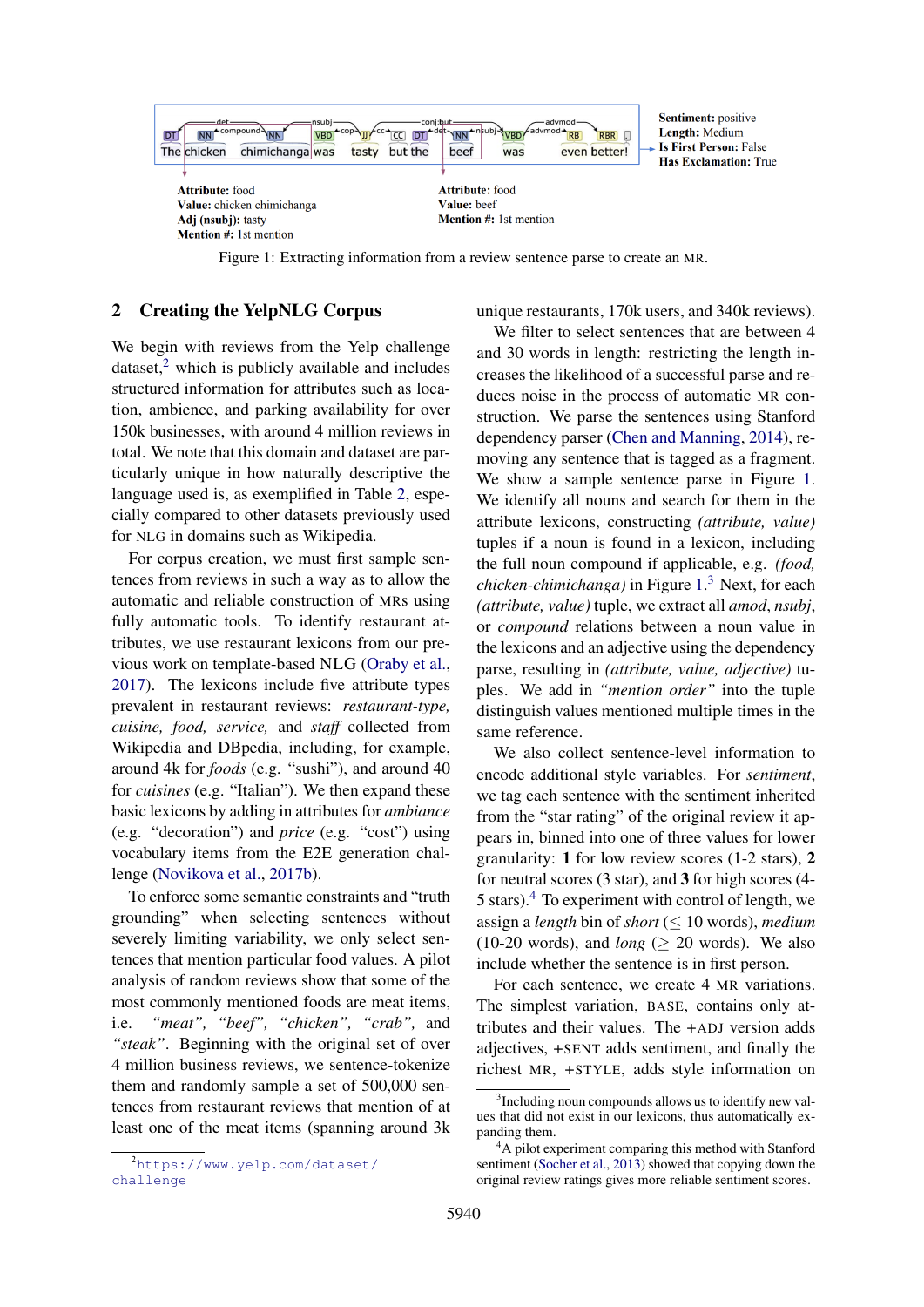- <span id="page-3-0"></span>1 The chicken chimichanga was tasty but the beef was even better! *(attr=*food, *val=*chicken chimichanga, *adj=*tasty, *mention=*1), (*attr=*food, *val=*beef, *adj=*no adj, *mention=*1) +[*sentiment=*positive, *len=*medium, *first person*=false, *exclamation=*true]
- 2 Food was pretty good ( i had a chicken wrap ) but service was crazy slow. *(attr=*food, *val=*chicken wrap, *adj=*no adj, *mention=*1), (*attr=*service, *val=*service, *adj=*slow, *mention=*1) +[*sentiment=*neutral, *len=*medium, *first person=*true, *exclamation=*false]
- 3 The chicken was a bit bland ; i prefer spicy chicken or well seasoned chicken. *(attr=*food, *val=*chicken, *adj=*bland, *mention=*1), (*attr=*food, *val=*chicken, *adj=*spicy, *mention=*2), (*attr=*food, *val=*chicken, *adj=*seasoned, *mention=*3) +[*sentiment=*neutral, *len=*medium, *first person=*true, *exclamation=*false]
- 4 The beef and chicken kebabs were succulent and worked well with buttered rice, broiled tomatoes and raw onions. (*attr=*food, *val=*beef chicken kebabs, *adj=*succulent, *mention=*1), (*attr=*food, *val=*rice, *adj=*buttered, *mention=*1), ( *attr=*food, *val=*tomatoes, *adj=*broiled, *mention=*1), (*attr=*food, *val=*onions, *adj=*raw, *mention=*1) +[*sentiment=*positive, *len=*long, *first person=*false, *exclamation=*false]

Table 3: Sample sentences and automatically generated MRs from YELPNLG. Note the stylistic variation that is marked up in the +STYLE MRs, especially compared to those in other corpora such as E2E or WEBNLG.

mention order, whether the sentence is first person, and whether it contains an exclamation. Half of the sentences are in first person and around 10% contain an exclamation, and both of these can contribute to controllable generation: previous work has explored the effect of first person sentences on user perceptions of dialog systems [\(Boyce and](#page-9-8) [Gorin,](#page-9-8) [1996\)](#page-9-8), and exclamations may be correlated with aspects of a hyperbolic style.

Table [3](#page-3-0) shows sample sentences for the richest version of the MR (+STYLE) that we create. In Row 1, we see the MR from the example in Figure [1,](#page-2-1) showing an example of a NN compound, "chicken chimichanga", with adjective "tasty", and the other food item, "beef", with no retrieved adjective. Row 2 shows an example of a "service" attribute with adjective "slow", in the first person, and neutral sentiment. Note that in this example, the method does not retrieve that the "chicken wrap" is actually described as "good", based on the information available in the parse, but that much of the other information in the sentence is accurately captured. We expect the language model to successfully smooth noise in the train-ing data caused by parser or extraction errors.<sup>[5](#page-3-1)</sup> Row 3 shows an example of the value "chicken" mentioned 3 times, each with different adjectives ("bland", "spicy", and "seasoned"). Row 4 shows an example of 4 foods and very positive sentiment.

#### 2.1 Comparison to Previous Datasets

Table [4](#page-3-2) compares YELPNLG to previous work in terms of data size, unique vocab and adjec-

tives, entropy,<sup>[6](#page-3-4)</sup> average reference length (RefLen), and examples of stylistic and structural variation in terms of contrast (markers such as "but" and "although"), and aggregation (e.g. "both" and "also") [\(Juraska and Walker,](#page-9-9) [2018\)](#page-9-9), showing how our dataset is much larger and more varied than previous work. We note that the Laptop and E2E datasets (which allow multiple sentences per references) have longer references on average than YelpNLG (where references are always single sentences and have a maximum of 30 words). We are interested in experimenting with longer references, possibly with multiple sentences, in future work.

Figure [2](#page-4-0) shows the distribution of MR length, in terms of the number of attribute-value tuples. There is naturally a higher density of shorter MRs, with around 13k instances from the dataset containing around 2.5 attribute-value tuples, but that the MRs go up to 11 tuples in length.

<span id="page-3-2"></span>

|                      | E <sub>2E</sub> | <b>LAPTOP</b> | YELPNLG  |
|----------------------|-----------------|---------------|----------|
| Train Size           | 42k             | 8k            | 235k     |
| <b>Train Vocab</b>   | 2,786           | 1,744         | 41,337   |
| Train # Adjs         | 944             | 381           | 13,097   |
| <b>Train Entropy</b> | 11.59           | 11.57         | 15.25    |
| Train RefLen         | 22.4            | 26.4          | 17.32    |
| % Refs w/ Contrast   | 5.78%           | 3.61%         | 9.11%    |
| % Refs w/ Aggreg.    | 1.64%           | 2.54%         | $6.39\%$ |

Table 4: NLG corpus statistics from E2E [\(Novikova](#page-10-3) [et al.,](#page-10-3) [2017a\)](#page-10-3), LAPTOP [\(Wen et al.,](#page-10-10) [2016\)](#page-10-10), and YELPNLG (this work).

### <span id="page-3-3"></span>2.2 Quality Evaluation

We examine the quality of the MR extraction with a qualitative study evaluating YELPNLG MR to NL

<span id="page-3-1"></span><sup>5</sup>We note that the Stanford dependency parser [\(Chen and](#page-9-7) [Manning,](#page-9-7) [2014\)](#page-9-7) has a token-wise labeled attachment score (LAS) of 90.7, but point out that for our MRs we are primarily concerned with capturing NN compounds and adjective-noun relations, which we evaluate in Section [2.2.](#page-3-3)

<span id="page-3-4"></span><sup>&</sup>lt;sup>6</sup>We show the formula for entropy in Sec [4](#page-5-0) on evaluation.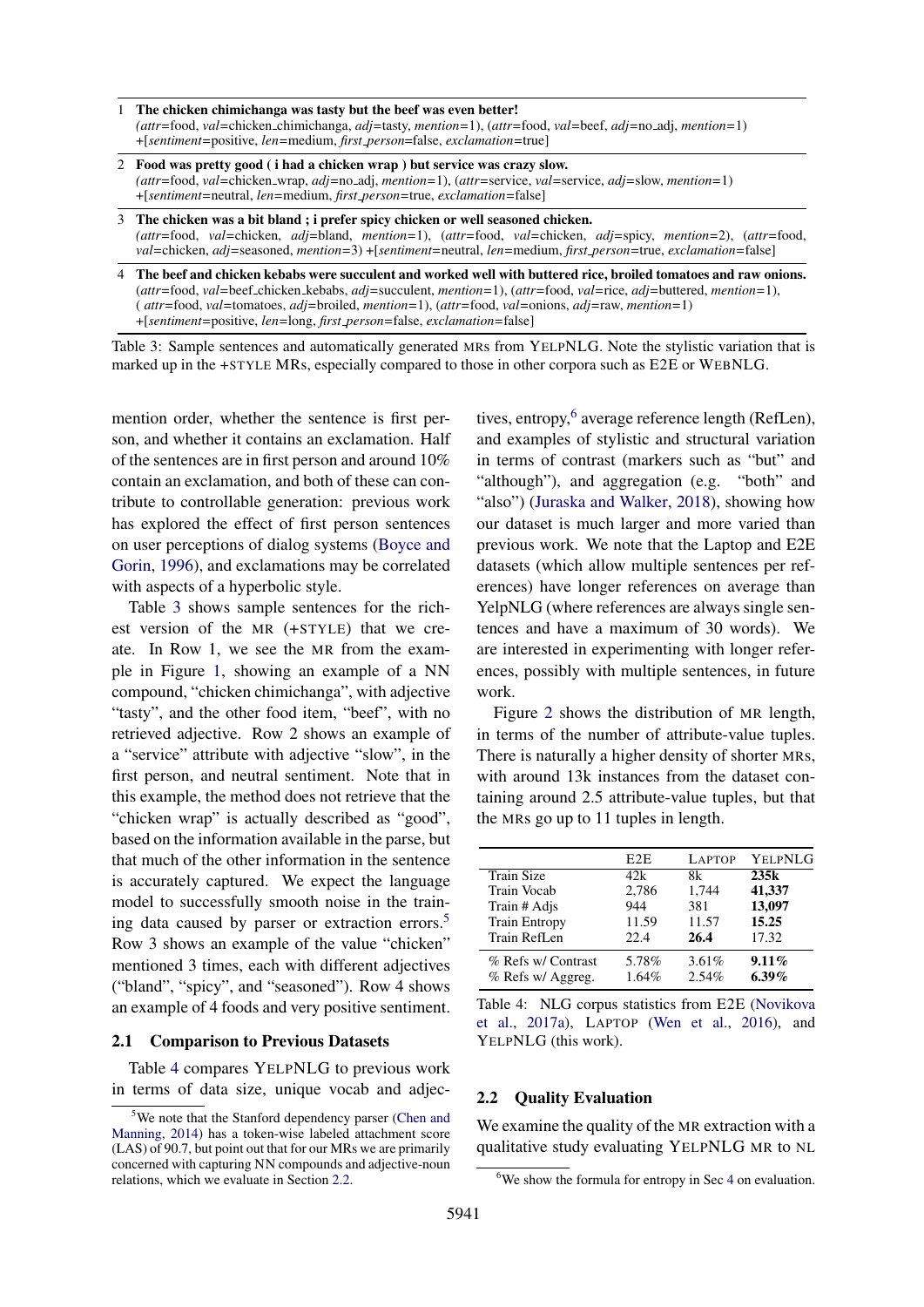<span id="page-4-0"></span>

Figure 2: MR distribution in YELPNLG train.

pairs on various dimensions. Specifically, we evaluate content preservation (how much of the MR content appears in the NL, specifically, nouns and their corresponding adjectives from our parses), fluency (how "natural sounding" the NL is, aiming for both grammatical errors and general fluency), and sentiment (what the perceived sentiment of the NL is). We note that we conduct the same study over our NNLG test outputs when we generate data using YELPNLG in Section [4.3.](#page-7-0)

We randomly sample 200 MRs from the YELPNLG dataset, along with their corresponding NL references, and ask 5 annotators on Mechanical Turk to rate each output on a 5 point Likert scale (where 1 is low and 5 is high for content and fluency, and where 1 is negative and 5 is positive for sentiment). For content and fluency, we compute the average score across all 5 raters for each item, and average those scores to get a final rating for each model, such that higher content and fluency scores are better. We compute sentiment error by converting the judgments into 3 bins to match the Yelp review scores (as we did during MR creation), finding the average rating for all 5 annotators per item, then computing the *difference* between their average score and the true sentiment rating in the reference text (from the original review), such that lower sentiment error is better.

The average ratings for content and fluency are high, at 4.63 and 4.44 out of 5, respectively, meaning that there are few mistakes in marking attribute and value pairs in the NL references, and that the references are also fluent. This is an important check because correct grammar/spelling/punctuation is not a restriction in Yelp reviews. For sentiment, the largest error is 0.58 (out of 3), meaning that the perceived senti-

ment by raters does not diverge greatly, on average, from the Yelp review sentiment assigned in the MR, and indicates that inheriting sentence sentiment from the review is a reasonable heuristic.

### 3 Model Design

In the standard RNN encoder-decoder architecture commonly used for machine translation [\(Sutskever et al.,](#page-10-11) [2014;](#page-10-11) [Bahdanau et al.,](#page-9-10) [2014\)](#page-9-10), the probability of a target sentence  $w_{1:T}$  given a source sentence  $x_{1:S}$  is modeled as  $p(w_{1:T} | x) =$  $\prod_{i=1}^{T} p(w_t|w_{1:t-1}, x)$  [\(Klein et al.,](#page-9-11) [2018\)](#page-9-11).

In our case, the input is not a natural language source sentence as in traditional machine translation; instead, the input  $x_{1:S}$  is a meaning representation, where each token  $x_n$  is itself a tuple of attribute and value features,  $(f_{attr}, f_{val})$ . Thus, we represent a given input  $x_{1:S}$  as a sequence of attribute-value pairs from an input MR. For example, in the case of BASE MR *[(attr=food, val=steak), (attr=food, val=chicken)]*, we would have  $x = x_1, x_2$ , where  $x_1 = (f_{attr} = food, f_{val} = steak)$ , and  $x_2 = (f_{attr} = food, f_{val} = chicken)$ . The target sequence is a natural language sentence, which in this example might be, *"The steak was extra juicy and the chicken was delicious!"*

Base encoding. During the encoding phase for BASE MRs, the model takes as input the MR as a sequence of attribute-value pairs. We precompute separate vocabularies for attributes and values. MR attributes are represented as vectors and MR values are represented with reduced dimensional embeddings that get updated during training. The attributes and values of the input MR are concatenated to produce a sequence of attribute-value pairs that then is encoded using a multi-layer bidirectional LSTM [\(Hochreiter and](#page-9-12) [Schmidhuber,](#page-9-12) [1997\)](#page-9-12).

Additional feature encoding. For the +ADJ, +SENT, and +STYLE MRs, each MR is a longer relational tuple, with additional style feature information to encode, such that an input sequence  $x_{1:S} = (f_{attr}, f_{val}, f_{1:N})$ , and where each  $f_n$  is an additional feature, such as adjective or mention order. Specifically in the case of +STYLE MRs, the additional features may be sentence-level features, such as sentiment, length, or exclamation.

In this case, we enforce additional constraints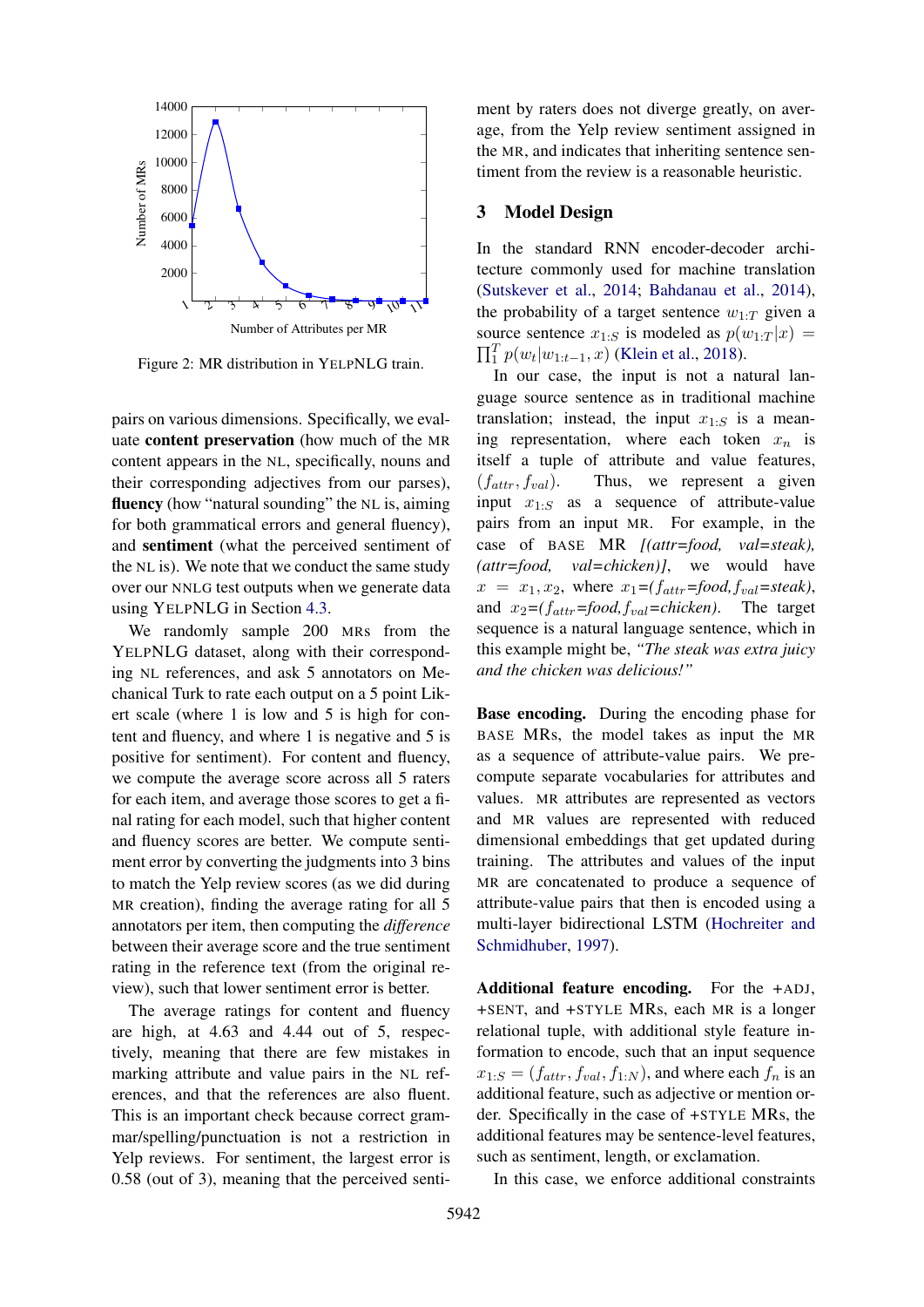on the models for +ADJ, +SENT, and +STYLE, changing the conditional probability computation for  $w_{1:T}$  given a source sentence  $x_{1:S}$  to  $p(w_{1:T}|x) = \prod_{i=1}^{T} p(w_t|w_{1:t-1}, x, f)$ , where f is the set of new feature constraints to the model.

We represent these additional features as a vector of additional supervision tokens or side constraints [\(Sennrich et al.,](#page-10-12) [2016\)](#page-10-12). Thus, we construct a vector for each set of features, and concatenate them to the end of each attributevalue pair, encoding the full sequence as for BASE above.

Target decoding. At each time step of the decoding phase the decoder computes a new decoder hidden state based on the previously predicted word and an attentionally-weighted average of the encoder hidden states. The conditional nextword distribution  $p(w_t|w_{1:t-1}, x, f)$  depends on *f*, the stylistic feature constraints added as supervision. This is produced using the decoder hidden state to compute a distribution over the vocabulary of target side words. The decoder is a unidirectional multi-layer LSTM and attention is calculated as in [Luong et al.](#page-10-13) [\(2015\)](#page-10-13) using the *general* method of computing attention scores. We present model configurations in Appendix [A.](#page-11-0)

### <span id="page-5-0"></span>4 Evaluation

To evaluate whether the models effectively hit semantic and stylistic targets, we randomly split the YELPNLG corpus into 80% train (∼235k instances), 10% dev and test (∼30k instances each), and create 4 versions of the corpus: BASE, +ADJ, +SENT, and +STYLE, each with the same split.<sup>[7](#page-5-1)</sup>

Table [5](#page-6-0) shows examples of output generated by the models for a given test MR, showing the effects of training models with increasing information. Note that we present the longest version of the MR (that used for the +STYLE model), so the BASE, +ADJ, and +SENT models use the same MR minus the additional information. Row 1 shows an example of partially correct sentiment for BASE, and fully correct sentiment for the rest; +ADJ gets the adjectives right, +SENT is more descriptive, and +STYLE hits all targets. Row 2 gives an example of extra length in +STYLE, *"the meat was so ten-* *der and juicy that it melted in your mouth"*. Row 3 shows an example of a negative sentiment target, which is achieved by both the +SENT and +STYLE models, with interesting descriptions such as *"the breakfast pizza was a joke"*, and *"the pizza crust was a little on the bland side"*. We show more +STYLE model outputs in Appendix [C.](#page-11-1)

#### 4.1 Automatic Semantic Evaluation

Machine Translation Metrics. We begin with an automatic evaluation using standard metrics frequently used for machine translation. We use the script provided by the E2E Generation Challenge<sup>[8](#page-5-2)</sup> to compute scores for each of the 4 model test outputs compared to the original Yelp review sentences in the corresponding test set. Rows 1-4 of Table [6](#page-6-1) summarize the results for BLEU (n-gram precision), METEOR (n-grams with synonym recall), CIDEr (weighted n-gram cosine similarity), and NIST (weighted n-gram precision), where higher numbers indicate better overlap (shown with the  $\uparrow$ ). We note that while these measures are common for machine translation, they are not well-suited to this task, since they are based on ngram overlap which is not a constraint within the model; we include them for comparative purposes.

From the table, we observe that across all metrics, we see a steady increase as more information is added. Overall, the +STYLE model has the highest scores for all metrics, i.e. +STYLE model outputs are most lexically similar to the references.

Semantic Error Rate. The *types of semantic errors* the models make are more relevant than how well they conform to test references. We calculate average Semantic Error Rate (SER), which is a function of the number of semantic mistakes the model makes [\(Wen et al.,](#page-10-4) [2015a;](#page-10-4) [Reed et al.,](#page-10-14) [2018\)](#page-10-14). We find counts of two types of common mistakes: deletions, where the model fails to realize a value from the input MR, and repetitions, where the model repeats the same value more than once.<sup>[9](#page-5-3)</sup> Thus, we compute SER per MR as  $SER =$  $D+R$  $\frac{N+R}{N}$ , where D and R are the number of deletions and repetitions, and the  $N$  is the number of tuples in the MR, and average across the test outputs.

<span id="page-5-1"></span><sup>&</sup>lt;sup>7</sup>Since we randomly split the data, we compute the overlap between train and test for each corpus version, noting that around 14% of test MRs exist in training for the most specific +STYLE version (around 4.3k of the 30k), but that less than 0.5% of the 30k full MR-ref pairs from test exist in train.

<span id="page-5-2"></span><sup>8</sup>[https://github.com/tuetschek/](https://github.com/tuetschek/e2e-metrics) [e2e-metrics](https://github.com/tuetschek/e2e-metrics)

<span id="page-5-3"></span><sup>&</sup>lt;sup>9</sup>We note that other types of errors include insertions and substitutions, but we evaluate these through our human evaluation in Sec [4.3](#page-7-0) since our large vocabulary size makes identifying them non-trivial.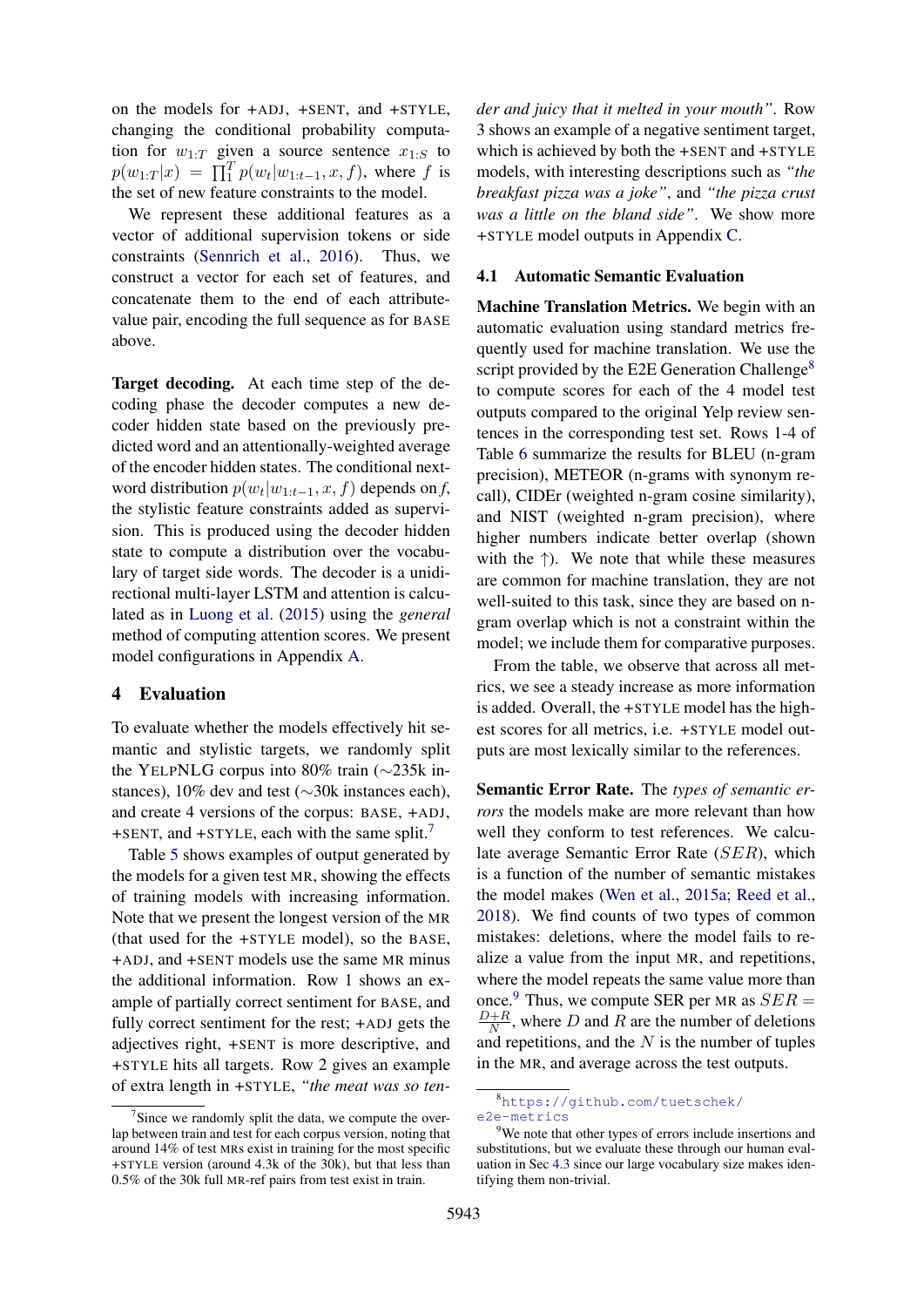<span id="page-6-0"></span>

| $1$ MR           | (food, porridge, no adj, mention=1), (food, meat, no adj, mention=1), (food, flavor, rich, mention=1),<br>(food, soup, no_adj, mention=1) +[sentiment=positive, len=long, first_person=false, exclamation=false] |  |  |  |  |  |
|------------------|------------------------------------------------------------------------------------------------------------------------------------------------------------------------------------------------------------------|--|--|--|--|--|
| <b>BASE</b>      | The porridge was good, but the meat lacked flavor and the soup was bland.                                                                                                                                        |  |  |  |  |  |
| $+ADJ$           | The portidge had a lot of meat in it and the flavor of the soup was rich.                                                                                                                                        |  |  |  |  |  |
| $+$ SENT         | The porridge had a lot of meat in it and the flavor of the soup was rich and delicious.                                                                                                                          |  |  |  |  |  |
| $+STYLE$         | The porridge had a good amount of meat and rich flavor, and the soup was cooked perfectly.                                                                                                                       |  |  |  |  |  |
| 2 MR             | (food, gyro_salad, no_adj, mention=1), (food, meat, no_adj, mention=1)                                                                                                                                           |  |  |  |  |  |
|                  | +[sentiment=positive, len=long, first_person=true, exclamation=false]                                                                                                                                            |  |  |  |  |  |
| <b>BASE</b>      | I had the gyro salad and the meat was very good.                                                                                                                                                                 |  |  |  |  |  |
| $+ADJ$           | I had the gyro salad and the meat was tender and juicy.                                                                                                                                                          |  |  |  |  |  |
| $+$ SENT         | I had the gyro salad and the meat was tender.                                                                                                                                                                    |  |  |  |  |  |
| $+STYLE$         | I had the gyro salad and the meat was so tender and juicy that it melted in your mouth.                                                                                                                          |  |  |  |  |  |
| $3 \, \text{MR}$ | (food, eggs, no_adj, mention=1), (food, ham_steak, small, mention=1), (food, bacon, chewy, mention=1),<br>(food, breakfast_pizza, no_adj, mention=1)                                                             |  |  |  |  |  |
|                  | + [sentiment=negative, len=long, first_person=true, exclamation=false]                                                                                                                                           |  |  |  |  |  |
| <b>BASE</b>      | I had the eggs, ham steak, bacon, and buffalo pizza.                                                                                                                                                             |  |  |  |  |  |
| $+ADJ$           | Eggs, ham steak, chewy bacon, and breakfast pizza.                                                                                                                                                               |  |  |  |  |  |
| $+$ SENT         | The eggs were over cooked, the ham steak was small, the bacon was chewy, and the breakfast pizza was a joke.                                                                                                     |  |  |  |  |  |
| $+STYLE$         | I ordered the eggs benedict and the ham steak was small, the bacon was chewy and the pizza crust was a little<br>on the bland side.                                                                              |  |  |  |  |  |

Table 5: Sample test MR and corresponding outputs for each model. Note that the MR presented is for +STYLE: the other models all provide less information as described in Section [2.](#page-2-4)

<span id="page-6-1"></span>

|               | <b>BASE</b> | $+ADI$ | $+$ SENT | $+STYLE$ |
|---------------|-------------|--------|----------|----------|
| <b>BLEU</b>   | 0.126       | 0.164  | 0.166    | 0.173    |
| 2 METEOR      | 0.206       | 0.233  | 0.234    | 0.235    |
| <b>CIDE</b> r | 1.300       | 1.686  | 1.692    | 1.838    |
| <b>NIST</b>   | 3.840       | 4.547  | 4.477    | 5.537    |
| Avg SER       | 0.053       | 0.063  | 0.064    | 0.090    |

Table 6: Automatic semantic evaluation (higher is better for all but SER).

Table [6](#page-6-1) presents the average SER rates for each model, where lower rates mean fewer mistakes (indicated by  $\downarrow$ ). It is important to note here that we compute errors over value and adjective slots only, since these are the ones that we are able to identify lexically (we cannot identify whether an output makes an error on sentiment in this way, so we measure that with a human evaluation in Section [4.3\)](#page-7-0). This means that the BASE outputs errors are computed over only value slots (since they don't contain adjectives), and the rest of the errors are computed over both value and adjective slots.

Amazingly, overall, Table [6](#page-6-1) results show the SER is extremely low, even while achieving a large amount of stylistic variation. Naturally, BASE, with no access to style information, has the best (lowest) SER. But we note that there is not a large increase in SER as more information is added – even for the most difficult setting, +STYLE, the models make an error on less than 10% of the slots in a given MR, on average.

# 4.2 Automatic Stylistic Evaluation

We compute stylistic metrics to compare the model outputs, with results shown in Table  $7<sup>10</sup>$  $7<sup>10</sup>$  $7<sup>10</sup>$ For vocab, we find the number of unique words in all outputs for each model. We find the average sentence length (SentLen) by counting the number of words, and find the total number of times an **adjective** is used (Row 3) and average number of adjectives per reference for each model (Row 4). We compute Shannon text **entropy**  $(E)$  as:  $E = -\sum_{x \in V} \frac{f}{t}$  $\frac{f}{t} * log_2(\frac{f}{t})$  $\frac{J}{t}$ ), where V is the vocab size in all outputs generated by the model, f is the frequency of a term (in this case, a trigram), and t counts the number of terms in all outputs. Finally, we count the instances of contrast (e.g. "but" and "although"), and aggregation (e.g. "both" and "also"). For all metrics, higher scores indicate more variability (indicated by  $\uparrow$ ).

From the table, we see that overall the vocabulary is large, even when compared to the training data for E2E and Laptop, as shown in Table [4.](#page-3-2) First, we see that the simplest, least constrained BASE model has the largest vocabulary, since it has the most freedom in terms of word choice, while the model with the largest amount of supervision, +STYLE, has the smallest vocab, since we provide it with the most constraints on word choice. For all other metrics, we see that the +STYLE

<span id="page-6-2"></span> $10$ These measures can be compared to Table [4,](#page-3-2) which includes similar statistics for the YelpNLG training data.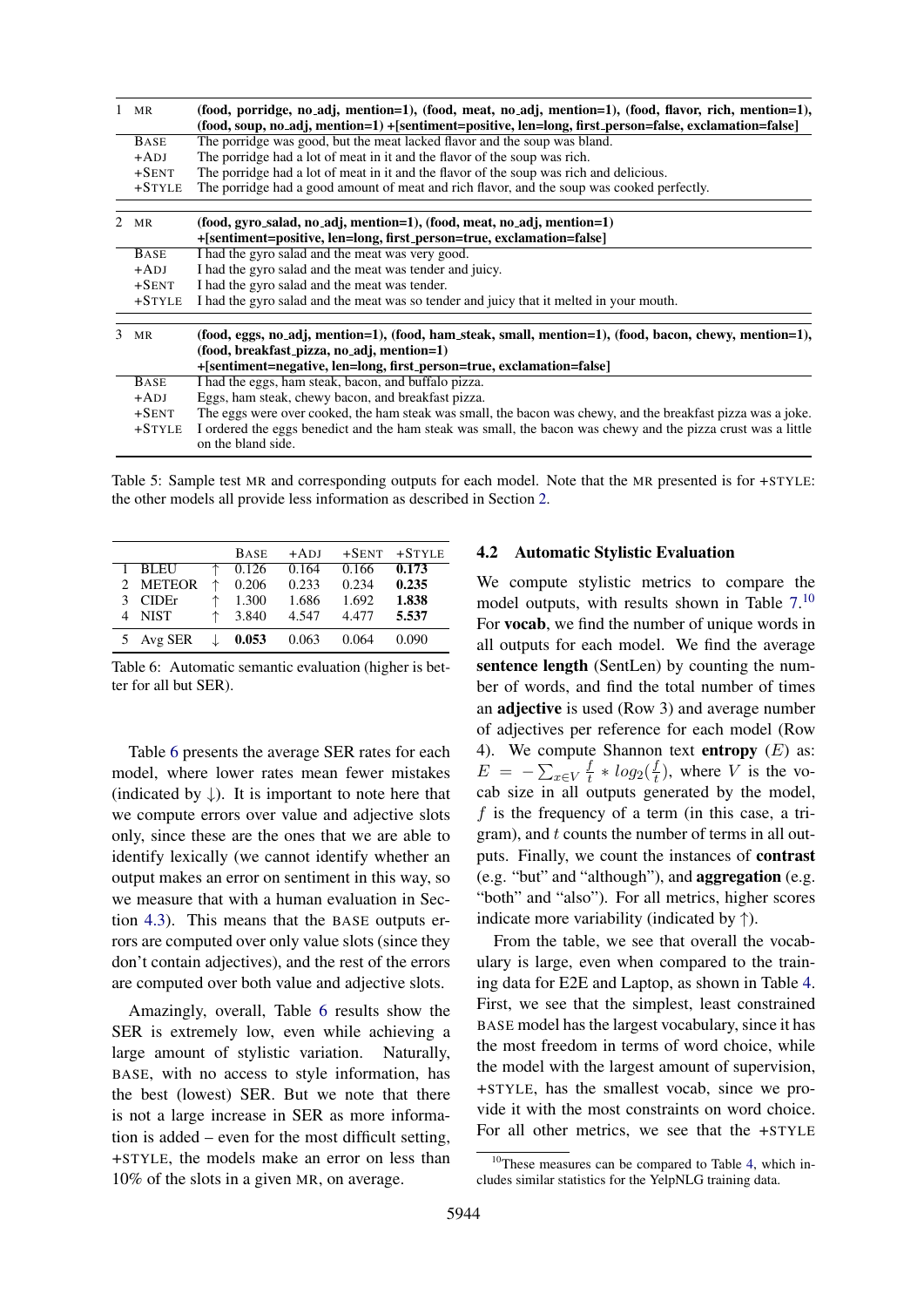<span id="page-7-1"></span>

|   |                             |   | <b>BASE</b> | $+ADI$ | $+$ SENT | $+STYLE$ |
|---|-----------------------------|---|-------------|--------|----------|----------|
|   | Vocab                       |   | 8,627       | 8,283  | 8,303    | 7,878    |
|   | SentLen                     |   | 11.27       | 11.45  | 11.30    | 13.91    |
|   | $# \text{Ad}$ <sub>is</sub> |   | 24k         | 26k    | 26k      | 37k      |
| 4 | Adj/Ref                     | ↑ | 0.82        | 0.90   | 0.89     | 1.26     |
| 5 | Entropy                     |   | 11.18       | 11.87  | 11.93    | 11.94    |
|   | Contrast                    |   | 1,586       | 1,000  | 890      | 2,769    |
|   | Aggreg.                     |   | 116         | 103    | 106      | 1,178    |

Table 7: Automatic stylistic evaluation metrics (higher is better). Paired t-test BASE vs. +STYLE all  $p < 0.05$ .

model scores highest: these results are especially interesting when considering that +STYLE has the smallest vocab; even though word choice is constrained with richer style markup, +STYLE is more descriptive on average (more adjectives used), and has the highest entropy (more diverse word collocations). This is also very clear from the significantly higher number of contrast and aggregation operations in the +STYLE outputs.

Language Template Variations. Since our test set consists of 30k MRs, we are able to broadly characterize and quantify the kinds of sentence constructions we get for each set of model outputs. To make generalized sentence templates, we delexicalize each reference in the model outputs, i.e. we replace any food item with a token [FOOD], any service item with [SERVICE], etc. Then, we find the total number of unique templates each model produces, finding that each "more informed" model produces more unique templates: BASE produces 18k, +ADJ produces 22k, +SENT produces 23k, and +STYLE produces 26k unique templates. In other words, given the test set of 30k, +STYLE produces a novel templated output for over 86% of the input MRs.

While it is interesting to note that each "more informed" model produces more unique templates, we also want to characterize *how frequently templates are reused*. Figure [3](#page-7-2) shows the number of times each model repeats its top 20 most frequently used templates. For example, the Rank 1 most frequently used template for the BASE model is *"I had the [FOOD] [FOOD]."*, and it is used 550 times (out of the 30k outputs). For +STYLE, the Rank 1 most frequently used template is *"I had the [FOOD] [FOOD] and it was delicious."*, and it is only used 130 times. The number of repetitions decreases as the template rank moves from 1 to 20, and repetition count is always significantly lower for +STYLE, indicating

more variation. Examples of frequent templates from the BASE and +STYLE models are are shown in Appendix [B.](#page-11-2)

<span id="page-7-2"></span>

Figure 3: Number of output template repetitions for the 20 most frequent templates (+STYLE has the fewest repetitions, i.e. it is the most varied).

Achieving Other Style Goals. The +STYLE model is the only one with access to first-person, length, and exclamation markup, so we also measure its ability to hit these stylistic goals. The average sentence length for the +STYLE model for LEN=SHORT is 7.06 words, LEN=MED is 13.08, and LEN=LONG is 22.74, closely matching the average lengths of the test references in those cases, i.e. 6.33, 11.05, and 19.03, respectively. The model correctly hits the target 99% of the time for first person (it is asked to produce this for 15k of the 30k test instances), and 100% of the time for exclamation (2k instances require exclamation).

#### <span id="page-7-0"></span>4.3 Human Quality Evaluation

We evaluate output quality using human annotators on Mechanical Turk. As in our corpus quality evaluation from Section [2.2,](#page-3-3) we randomly sample 200 MRs from the test set, along with the corresponding outputs for each of the 4 models, and ask 5 annotators to rate each output on a 1-5 Likert scale for content, fluency, and sentiment (1 for very negative, 5 for very positive<sup>[11](#page-7-3)</sup>). Table [8](#page-8-1) shows the average scores by criteria and model. $^{12}$  $^{12}$  $^{12}$ 

For content and fluency, all average ratings are very high, above 4.3 (out of 5). The differences between models are small, but it is interesting

<span id="page-7-3"></span> $11$ As in Sec [2.2,](#page-3-3) we scale the sentiment scores into 3 bins to match our Yelp review sentiment.

<span id="page-7-4"></span><sup>&</sup>lt;sup>12</sup>The average correlation between each annotator's ratings and the average rating for each item is 0.73.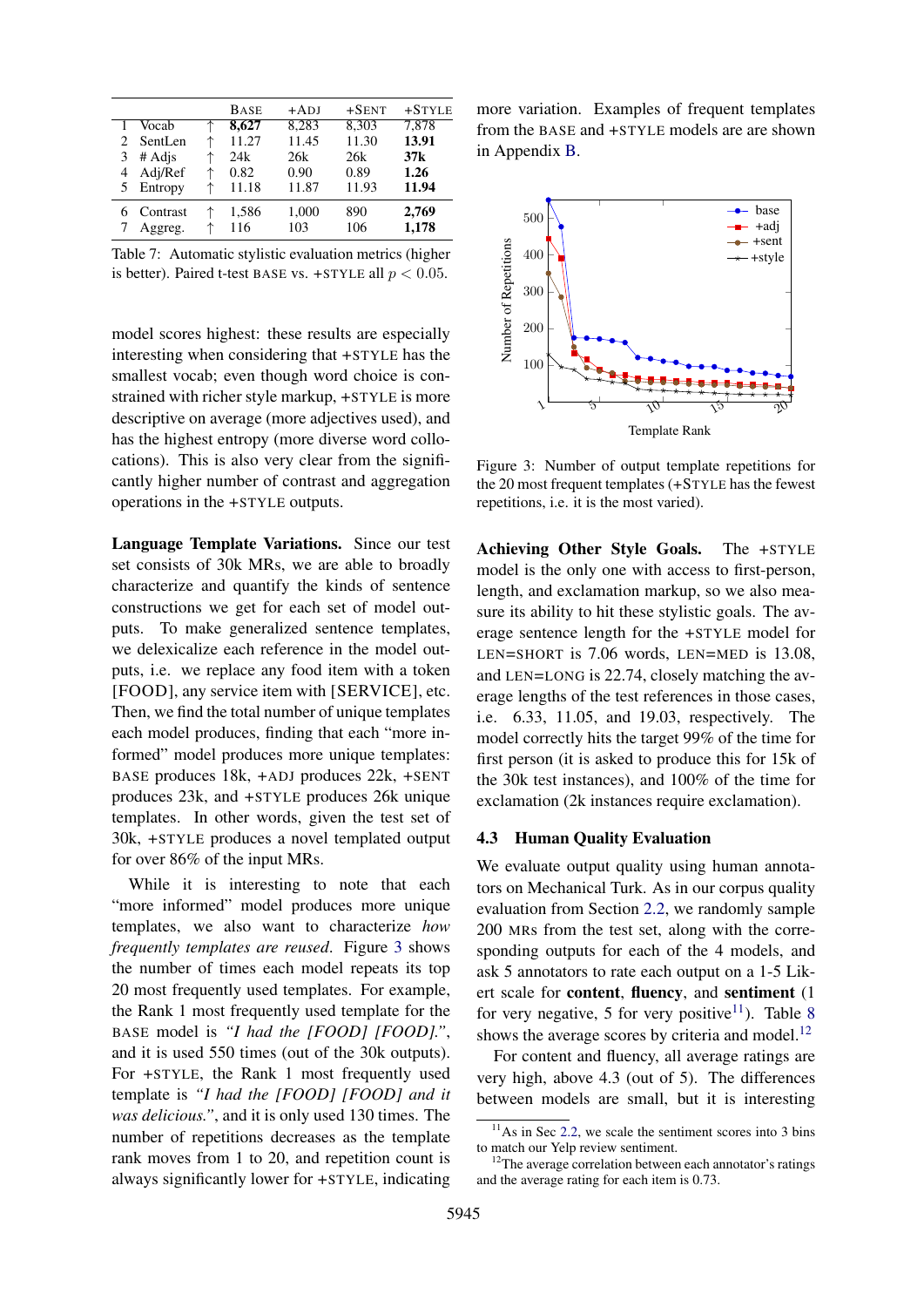to note that the BASE and +STYLE models are almost tied on fluency (although BASE outputs may appear more fluent due to their comparably shorter length). In the case of sentiment error, the largest error is 0.75 (out of 3), with the smallest sentiment error (0.56) achieved by the +STYLE model. Examination of the outputs reveals that the most common sentiment error is producing a neutral sentence when negative sentiment is specified. This may be due to the lower frequency of negative sentiment in the corpus as well as noise in automatic sentiment annotation.

<span id="page-8-1"></span>

|               |    |         |         |         | BASE +ADJ +SENT +STYLE |
|---------------|----|---------|---------|---------|------------------------|
| Content       |    | $4.35*$ | 4.53    | 4.51    | 4.49                   |
| Fluency       |    | 4.43    | 4.36    | 4.37    | 4.41                   |
| Sentiment Err | J. | $0.75*$ | $0.71*$ | $0.67*$ | 0.56                   |

Table 8: Human quality evaluation (higher is better for content and fluency, lower is better for sentiment error). Paired t-test for each model vs.+STYLE,  $*$  is  $p < 0.05$ .

# <span id="page-8-0"></span>5 Related Work

Recent efforts on data acquisition for NNLG has relied almost exclusively on crowdsourcing. Novikova et al. [\(2017a\)](#page-10-3) used pictorial representations of restaurant MRs to elicit 50k varied restaurant descriptions through crowdsourcing. Wen et al. [\(2015a;](#page-10-4) [2015b\)](#page-10-2) also create datasets for the restaurant (5k), hotel (5k), laptop (13k), and TV (7k) domains by asking Turkers to write NL realizations for different combinations of input dialog acts in the MR. Work on the WEBNLG challenge has also focused on using existing structured data, such as DBPedia, as input into an NLG [\(Gar](#page-9-1)[dent et al.,](#page-9-1) [2017\)](#page-9-1), where matching NL utterances are also crowdsourced. Other recent work on collecting datasets for dialog modeling also use largescale crowdsourcing [\(Budzianowski et al.,](#page-9-13) [2018\)](#page-9-13).

Here, we completely avoid having to crowdsource any data by working in reverse: we begin with naturally occurring user reviews, and automatically construct MRs from them. This allows us to create a novel dataset YELPNLG, the largest existing NLG dataset, with 300k parallel MR to sentence pairs with rich information on attribute, value, description, and mention order, in addition to a set of sentence-level style information, including sentiment, length, and pronouns.

In terms of control mechanisms, very recent work in NNLG has begun to explore using an explicit sentence planning stage and hierarchical structures [\(Moryossef et al.,](#page-10-15) [2019;](#page-10-15) [Balakrishnan](#page-9-14)

[et al.,](#page-9-14) [2019\)](#page-9-14). In our own work, we show how we are able to control various aspects of style with simple supervision within the input MR, without requiring a dedicated sentence planner, and in line with the end-to-end neural generation paradigm.

Previous work has primarily attempted to *individually* control aspects of content preservation and style attributes such as formality and verb tense, sentiment [\(2017\)](#page-10-5), and personality in different domains such as news and product reviews [\(Fu et al.,](#page-9-6) [2018\)](#page-9-6), movie reviews [\(Ficler and Gold](#page-9-4)[berg,](#page-9-4) [2017;](#page-9-4) [Hu et al.,](#page-9-3) [2017\)](#page-9-3), restaurant descriptions [\(Oraby et al.,](#page-10-16) [2018\)](#page-10-16), and customer care dialogs [\(Herzig et al.,](#page-9-5) [2017\)](#page-9-5). To our knowledge, our work is the very first to generate realizations that both express particular semantics *and* exhibit a particular descriptive or lexical style and sentiment. It is also the first work to our knowledge that controls lexical choice in neural generation, a long standing interest of the NLG community [\(Barzi](#page-9-15)[lay and Lee,](#page-9-15) [2002;](#page-9-15) [Elhadad,](#page-9-16) [1992;](#page-9-16) [Radev,](#page-10-17) [1998;](#page-10-17) [Moser and Moore,](#page-10-18) [1995;](#page-10-18) [Hirschberg,](#page-9-17) [2008\)](#page-9-17).

#### 6 Conclusions

This paper presents the YelpNLG corpus, a set of 300,000 parallel sentences and MR pairs generated by sampling freely available review sentences that contain attributes of interest, and automatically constructing MRs for them. The dataset is unique in its huge range of stylistic variation and language richness, particularly compared to existing parallel corpora for NLG. We train different models with varying levels of information related to attributes, adjective dependencies, sentiment, and style information, and present a rigorous set of evaluations to quantify the effect of the style markup on the ability of the models to achieve multiple style goals.

For future work, we plan on exploring other models for NLG, and on providing models with a more detailed input representation in order to help preserve more dependency information, as well as to encode more information on syntactic structures we want to realize in the output. We are also interested in including richer, more semanticallygrounded information in our MRs, for example using Abstract Meaning Representations (AMRs) [\(Dorr et al.,](#page-9-18) [1998;](#page-9-18) [Banarescu et al.,](#page-9-19) [2013;](#page-9-19) [Flanigan](#page-9-20) [et al.,](#page-9-20) [2014\)](#page-9-20). Finally, we are interested in reproducing our corpus generation method on various other domains to allow for the creation of numerous useful datasets for the NLG community.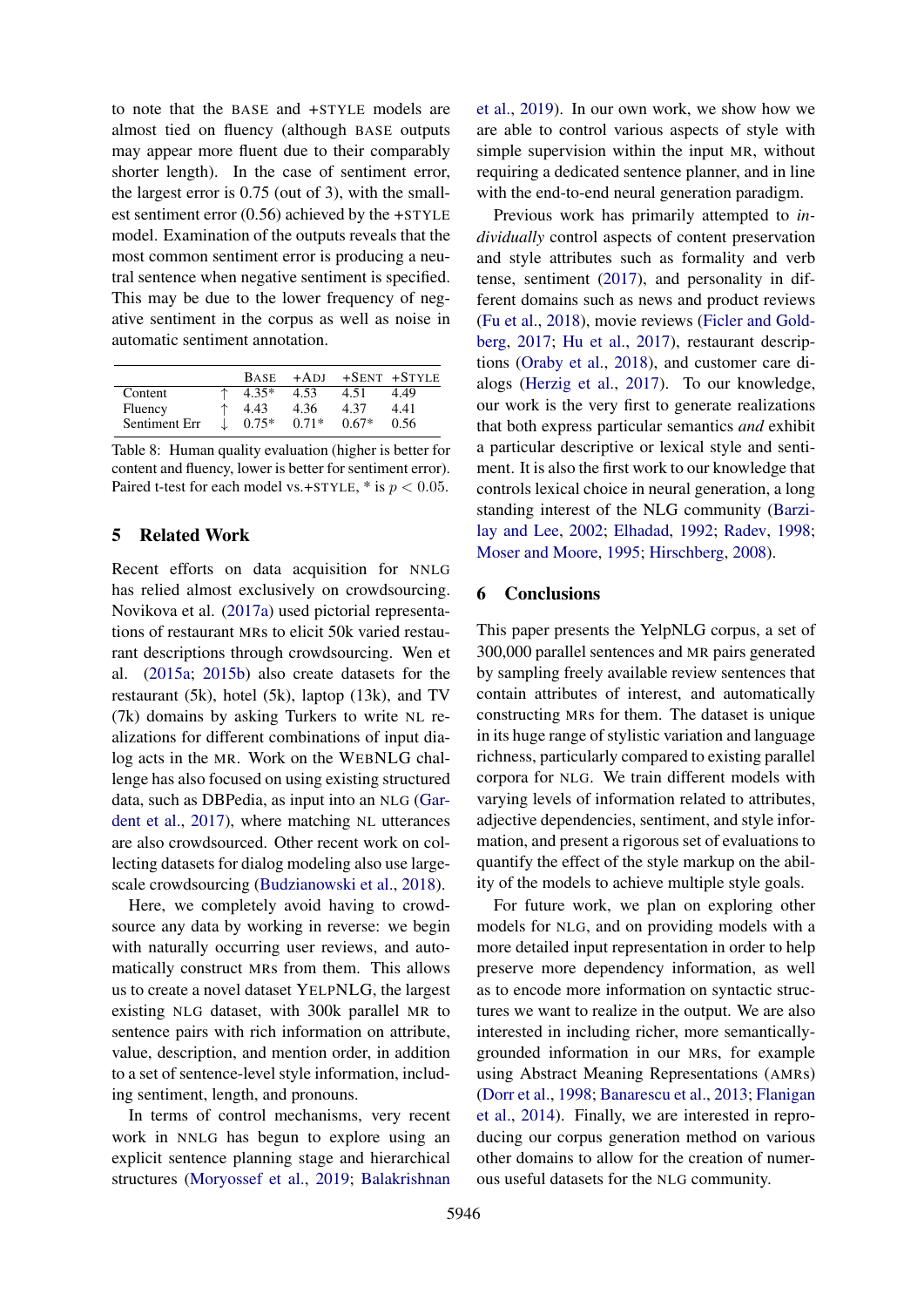#### References

- <span id="page-9-10"></span>Dzmitry Bahdanau, Kyunghyun Cho, and Yoshua Bengio. 2014. [Neural machine translation by](http://arxiv.org/abs/1409.0473) [jointly learning to align and translate.](http://arxiv.org/abs/1409.0473) *CoRR*, abs/1409.0473.
- <span id="page-9-14"></span>Anusha Balakrishnan, Jinfeng Rao, Kartikeya Upasani, Michael White, and Rajen Subba. 2019. Constrained decoding for neural nlg from compositional representations in task-oriented dialogue. *To appear in Proceedings of ACL 19*.
- <span id="page-9-19"></span>Laura Banarescu, Claire Bonial, Shu Cai, Madalina Georgescu, Kira Griffitt, Ulf Hermjakob, Kevin Knight, Philipp Koehn, Martha Palmer, and Nathan Schneider. 2013. [Abstract meaning representation](http://www.aclweb.org/anthology/W13-2322) [for sembanking.](http://www.aclweb.org/anthology/W13-2322) In *Proceedings of the 7th Linguistic Annotation Workshop and Interoperability with Discourse*, pages 178–186, Sofia, Bulgaria. Association for Computational Linguistics.
- <span id="page-9-15"></span>Regina Barzilay and Lillian Lee. 2002. Bootstrapping lexical choice via multiple-sequence alignment. In *Proceedings of the ACL-02 conference on Empirical methods in natural language processing-Volume 10*, pages 164–171. Association for Computational Linguistics.
- <span id="page-9-8"></span>S. Boyce and A. L. Gorin. 1996. User interface issues for natural spoken dialogue systems. In *Proceedings of International Symposium on Spoken Dialogue*, pages 65–68.
- <span id="page-9-13"></span>Paweł Budzianowski, Tsung-Hsien Wen, Bo-Hsiang Tseng, Iñigo Casanueva, Stefan Ultes, Osman Ramadan, and Milica Gasic. 2018. [MultiWOZ - a](https://www.aclweb.org/anthology/D18-1547) [large-scale multi-domain wizard-of-Oz dataset for](https://www.aclweb.org/anthology/D18-1547) [task-oriented dialogue modelling.](https://www.aclweb.org/anthology/D18-1547) In *Proceedings of the 2018 Conference on Empirical Methods in Natural Language Processing*, pages 5016–5026, Brussels, Belgium. Association for Computational Linguistics.
- <span id="page-9-7"></span>Danqi Chen and Christopher D. Manning. 2014. [A fast](http://dblp.uni-trier.de/db/conf/emnlp/emnlp2014.html#ChenM14) [and accurate dependency parser using neural net](http://dblp.uni-trier.de/db/conf/emnlp/emnlp2014.html#ChenM14)[works.](http://dblp.uni-trier.de/db/conf/emnlp/emnlp2014.html#ChenM14) In *EMNLP*, pages 740–750. ACL.
- <span id="page-9-18"></span>Bonnie J. Dorr, Nizar Habash, and David R. Traum. 1998. [A thematic hierarchy for efficient generation](http://dl.acm.org/citation.cfm?id=648179.749214) [from lexical-conceptual structure.](http://dl.acm.org/citation.cfm?id=648179.749214) In *Proceedings of the Third Conference of the Association for Machine Translation in the Americas on Machine Translation and the Information Soup*, AMTA '98, pages 333– 343, London, UK, UK. Springer-Verlag.
- <span id="page-9-0"></span>Ondrej Dusek and Filip Jurcícek. 2016. [A context](http://arxiv.org/abs/1608.07076)[aware natural language generator for dialogue sys](http://arxiv.org/abs/1608.07076)[tems.](http://arxiv.org/abs/1608.07076) *CoRR*, abs/1608.07076.
- <span id="page-9-16"></span>Michael Elhadad. 1992. *Using Argumentation to Control Lexical Choice: a Functional Unification Implementation*. Ph.D. thesis, Columbia University.
- <span id="page-9-2"></span>Angela Fan, David Grangier, and Michael Auli. 2017. [Controllable abstractive summarization.](http://arxiv.org/abs/1711.05217) *CoRR*, abs/1711.05217.
- <span id="page-9-4"></span>Jessica Ficler and Yoav Goldberg. 2017. Controlling linguistic style aspects in neural language generation. *CoRR*, abs/1707.02633.
- <span id="page-9-20"></span>Jeffrey Flanigan, Sam Thomson, Jaime Carbonell, Chris Dyer, and Noah A. Smith. 2014. [A discrim](https://doi.org/10.3115/v1/P14-1134)[inative graph-based parser for the abstract mean](https://doi.org/10.3115/v1/P14-1134)[ing representation.](https://doi.org/10.3115/v1/P14-1134) In *Proceedings of the 52nd Annual Meeting of the Association for Computational Linguistics (Volume 1: Long Papers)*, pages 1426– 1436, Baltimore, Maryland. Association for Computational Linguistics.
- <span id="page-9-6"></span>Zhenxin Fu, Xiaoye Tan, Nanyun Peng, Dongyan Zhao, and Rui Yan. 2018. Style transfer in text: Exploration and evaluation. In *Proceedings of the Thirty-Second AAAI Conference on Artificial Intelligence (AAAI)*, pages 663–670.
- <span id="page-9-1"></span>Claire Gardent, Anastasia Shimorina, Shashi Narayan, and Laura Perez-Beltrachini. 2017. [Creating Train](https://hal.inria.fr/hal-01623744)[ing Corpora for NLG Micro-Planning.](https://hal.inria.fr/hal-01623744) In *55th annual meeting of the Association for Computational Linguistics (ACL)*, Vancouver, Canada.
- <span id="page-9-21"></span>Xavier Glorot and Yoshua Bengio. 2010. Understanding the difficulty of training deep feedforward neural networks. In *Proceedings of the thirteenth international conference on artificial intelligence and statistics*, page 249256.
- <span id="page-9-5"></span>Jonathan Herzig, Michal Shmueli-Scheuer, Tommy Sandbank, and David Konopnicki. 2017. Neural response generation for customer service based on personality traits. In *Proceedings of the 10th International Conference on Natural Language Generation*, pages 252–256.
- <span id="page-9-17"></span>Julia Hirschberg. 2008. Speaking more like you: Lexical, acoustic/prosodic, and discourse entrainment in spoken dialogue systems. In *Proc. of the 8th SIGdial Workshop on Discourse and Dialogue*, page 128.
- <span id="page-9-12"></span>Sepp Hochreiter and Jürgen Schmidhuber. 1997. Long short-term memory. *Neural computation*, 9(8):1735–1780.
- <span id="page-9-3"></span>Zhiting Hu, Zichao Yang, Xiaodan Liang, Ruslan Salakhutdinov, and Eric P. Xing. 2017. Toward controlled generation of text. In *ICML*, volume 70 of *Proceedings of Machine Learning Research*, pages 1587–1596. PMLR.
- <span id="page-9-9"></span>Juraj Juraska and Marilyn Walker. 2018. [Character](http://aclweb.org/anthology/W18-6554)[izing variation in crowd-sourced data for training](http://aclweb.org/anthology/W18-6554) [neural language generators to produce stylistically](http://aclweb.org/anthology/W18-6554) [varied outputs.](http://aclweb.org/anthology/W18-6554) In *Proceedings of the 11th International Conference on Natural Language Generation*, pages 441–450. Association for Computational Linguistics.
- <span id="page-9-11"></span>Guillaume Klein, Yoon Kim, Yuntian Deng, Vincent Nguyen, Jean Senellart, and Alexander Rush. 2018. [Opennmt: Neural machine translation toolkit.](http://aclweb.org/anthology/W18-1817) In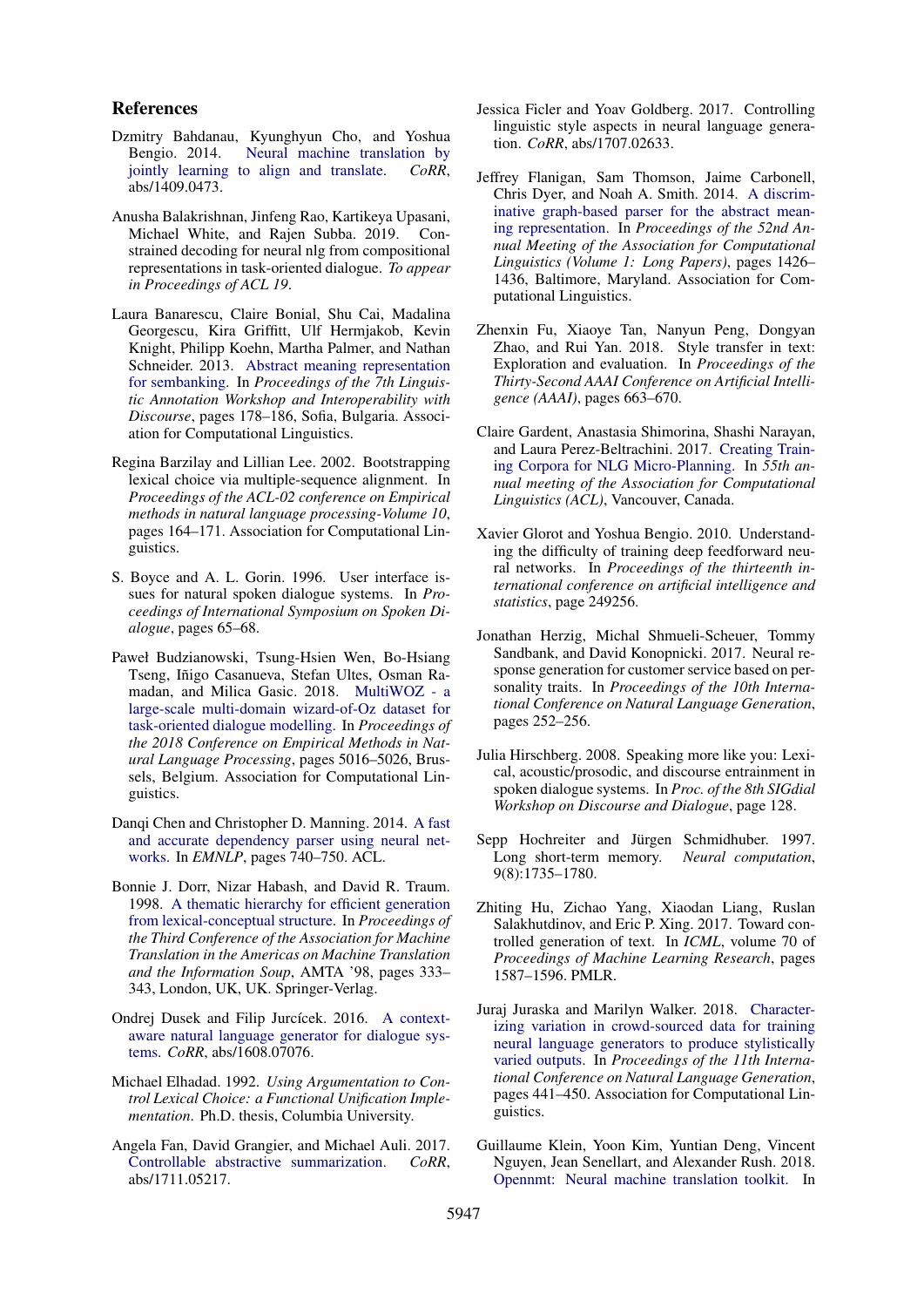*Proceedings of the 13th Conference of the Association for Machine Translation in the Americas (Volume 1: Research Papers)*, pages 177–184. Association for Machine Translation in the Americas.

- <span id="page-10-0"></span>Gerasimos Lampouras and Andreas Vlachos. 2016. Imitation learning for language generation from unaligned data. In *COLING*, pages 1101–1112. ACL.
- <span id="page-10-13"></span>Minh-Thang Luong, Hieu Pham, and Christopher D Manning. 2015. Effective approaches to attentionbased neural machine translation. *arXiv preprint arXiv:1508.04025*.
- <span id="page-10-1"></span>Hongyuan Mei, Mohit Bansal, and Matthew R. Walter. 2015. [What to talk about and how? selective gen](http://arxiv.org/abs/1509.00838)[eration using lstms with coarse-to-fine alignment.](http://arxiv.org/abs/1509.00838) *CoRR*, abs/1509.00838.
- <span id="page-10-15"></span>Amit Moryossef, Yoav Goldberg, and Ido Dagan. 2019. Step-by-step: Separating planning from realization in neural data-to-text generation. *CoRR*, abs/1904.03396.
- <span id="page-10-18"></span>Margaret G. Moser and Johanna Moore. 1995. Investigating cue selection and placement in tutorial discourse. In *ACL 95*, pages 130–137.
- <span id="page-10-3"></span>Jekaterina Novikova, Ondrej Dušek, and Verena Rieser. 2017a. [The E2E dataset: New challenges for](https://arxiv.org/abs/1706.09254) [end-to-end generation.](https://arxiv.org/abs/1706.09254) In *Proceedings of the 18th Annual Meeting of the Special Interest Group on Discourse and Dialogue*, Saarbrucken, Germany. ArXiv:1706.09254.
- <span id="page-10-8"></span>Jekaterina Novikova, Ondrej Dušek, and Verena Rieser. 2017b. The E2E NLG shared task.
- <span id="page-10-7"></span>Shereen Oraby, Sheideh Homayon, and Marilyn Walker. 2017. [Harvesting creative templates for](http://www.aclweb.org/anthology/W17-4904) [generating stylistically varied restaurant reviews.](http://www.aclweb.org/anthology/W17-4904) In *Proceedings of the Workshop on Stylistic Variation*, pages 28–36, Copenhagen, Denmark. Association for Computational Linguistics.
- <span id="page-10-16"></span>Shereen Oraby, Lena Reed, Shubhangi Tandon, Sharath TS, Stephanie Lukin, and Marilyn Walker. 2018. Controlling personality-based stylistic variation with neural natural language generators. In *Proceedings of the 19th Annual Meeting of the Special Interest Group on Discourse and Dialogue*.
- <span id="page-10-20"></span>Jeffrey Pennington, Richard Socher, and Christopher Manning. 2014. Glove: Global vectors for word representation. In *Proceedings of the 2014 conference on empirical methods in natural language processing (EMNLP)*, page 15321543.
- <span id="page-10-17"></span>Dragomir R. Radev. 1998. Learning correlations between linguistic indicators and semantic constraints: Reuse of context-dependent descriptions of entities. In *COLING-ACL*, pages 1072–1078.
- <span id="page-10-6"></span>Sudha Rao and Joel Tetreault. 2018. Dear sir or madam, may i introduce the gyafc dataset: Corpus, benchmarks and metrics for formality style transfer.
- <span id="page-10-14"></span>Lena Reed, Shereen Oraby, and Marilyn Walker. 2018. [Can neural generators for dialogue learn sentence](http://aclweb.org/anthology/W18-6535) [planning and discourse structuring?](http://aclweb.org/anthology/W18-6535) In *Proceedings of the 11th International Conference on Natural Language Generation*, pages 284–295. Association for Computational Linguistics.
- <span id="page-10-12"></span>Rico Sennrich, Barry Haddow, and Alexandra Birch. 2016. [Controlling politeness in neural machine](https://doi.org/10.18653/v1/N16-1005) [translation via side constraints.](https://doi.org/10.18653/v1/N16-1005) In *Proceedings of the 2016 Conference of the North American Chapter of the Association for Computational Linguistics: Human Language Technologies*, pages 35–40. Association for Computational Linguistics.
- <span id="page-10-5"></span>Tianxiao Shen, Tao Lei, Regina Barzilay, and Tommi S. Jaakkola. 2017. Style transfer from non-parallel text by cross-alignment. In *NIPS*, pages 6833–6844.
- <span id="page-10-9"></span>Richard Socher, Alex Perelygin, Jean Wu, Jason Chuang, Christopher D. Manning, Andrew Y. Ng, and Christopher Potts. 2013. Recursive deep models for semantic compositionality over a sentiment treebank. In *Proceedings of the 2013 Conference on Empirical Methods in Natural Language Processing*, pages 1631–1642, Stroudsburg, PA. Association for Computational Linguistics.
- <span id="page-10-19"></span>Nitish Srivastava, Geoffrey Hinton, Alex Krizhevsky, Ilya Sutskever, and Ruslan Salakhutdinov. 2014. Dropout: a simple way to prevent neural networks from overfitting. *The Journal of Machine Learning Research*, 15(1):19291958.
- <span id="page-10-11"></span>Ilya Sutskever, Oriol Vinyals, and Quoc V Le. 2014. Sequence to sequence learning with neural networks. In *Advances in neural information processing systems*, pages 3104–3112.
- <span id="page-10-10"></span>Tsung-Hsien Wen, Milica Gasic, Nikola Mrksic, Lina Maria Rojas-Barahona, Pei hao Su, David Vandyke, and Steve J. Young. 2016. Multi-domain neural network language generation for spoken dialogue systems. In *HLT-NAACL*.
- <span id="page-10-4"></span>Tsung-Hsien Wen, Milica Gasic, Nikola Mrkšić, Pei-Hao Su, David Vandyke, and Steve Young. 2015a. [Semantically conditioned lstm-based natural lan](https://doi.org/10.18653/v1/D15-1199)[guage generation for spoken dialogue systems.](https://doi.org/10.18653/v1/D15-1199) In *Proceedings of the 2015 Conference on Empirical Methods in Natural Language Processing*, pages 1711–1721. Association for Computational Linguistics.
- <span id="page-10-2"></span>Tsung-Hsien Wen, Milica Gasic, Nikola Mrksic, Peihao Su, David Vandyke, and Steve J. Young. 2015b. Semantically conditioned lstm-based natural language generation for spoken dialogue systems. *CoRR*, abs/1508.01745.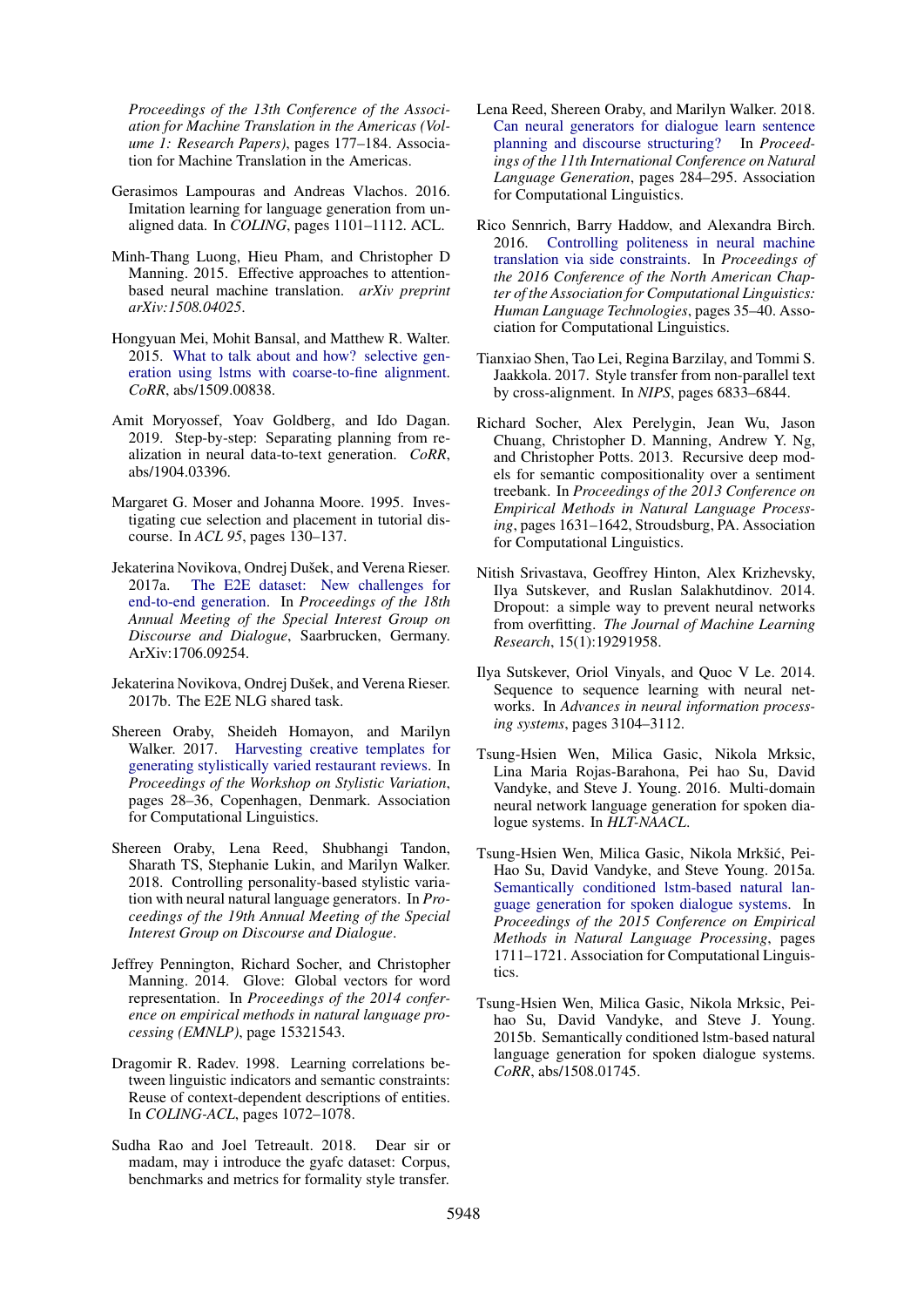# Appendix

# <span id="page-11-0"></span>A Model Configurations

Here we describe final model configurations for the most complex model, +STYLE, after experimenting with different parameter settings. The encoder and decoder are each three layer LSTMs with 600 units. We use Dropout [\(Srivastava et al.,](#page-10-19) [2014\)](#page-10-19) of 0.3 between RNN layers. Model parameters are initialized using Glorot initialization [\(Glorot and Bengio,](#page-9-21) [2010\)](#page-9-21) and are optimized using stochastic gradient descent with mini-batches of size 64. We use a learning rate of 1.0 with a decay rate of 0.5 that gets applied after each training epoch starting with the fifth epoch. Gradients are clipped when the absolute value is greater than 5. We tune model hyper-parameters on a development dataset and select the model of lowest perplexity to evaluate on the test dataset. Beam search with three beams is used during inference. MRs are represented using 300 dimensional embeddings. The target side word embeddings are initialized using pre-trained Glove word vectors [\(Pennington et al.,](#page-10-20) [2014\)](#page-10-20) which get updated during training. Models are trained using lowercased reference texts.

# <span id="page-11-2"></span>B Repeated Templates from BASE and +STYLE

Table [9](#page-11-3) shows the top 10 most repeated templates for the BASE and +STYLE models. Note that "# Reps" indicates the number of times the template is repeated in the test set of 30k instances; the largest number of reps is only 550 for the most frequent BASE model template, only 129 for +STYLE, meaning that the models mostly generate novel outputs for each test instance.

<span id="page-11-3"></span>

| # Reps           | <b>BASE</b> Templates                                |
|------------------|------------------------------------------------------|
| 550              | <i>i</i> had the [FOOD] [FOOD].                      |
| 477              | <i>i</i> had the [FOOD] and [FOOD].                  |
| 174              | i had the [FOOD] [FOOD] [FOOD].                      |
| 173              | the [FOOD] [FOOD] was good.                          |
| 171              | the [FOOD] and [FOOD] were good.                     |
| 166              | the [FOOD] was tender and the [FOOD] was             |
|                  | delicious.                                           |
| 161              | <i>i</i> had the [FOOD] fried [FOOD].                |
| 120              | the [FOOD] [FOOD] was very good.                     |
| 117              | the [FOOD] was good but the [FOOD] was a             |
|                  | little dry.                                          |
|                  | +STYLE Templates                                     |
| $\overline{129}$ | <i>i</i> had the [FOOD] [FOOD] and it was delicious. |
| 94               | had the [FOOD] and [FOOD] [FOOD] plate.              |
| 87               | the [FOOD] and [FOOD] were cooked to per-            |
|                  | <i>fection.</i>                                      |
| 62               | <i>i</i> had the [FOOD] [FOOD] and it was good.      |
| 60               | <i>i</i> had the [FOOD] [FOOD].                      |
| 53               | i had the [FOOD] and my husband had the              |
|                  | [FOOD].                                              |
| 50               | <i>i</i> had the [FOOD] and [FOOD] and it was deli-  |
|                  | cious.                                               |
| 34               | the [FOOD] and [FOOD] skewers were the only          |
|                  | things that were good.                               |
| 31               | i had the [FOOD] [FOOD] [FOOD] and it was            |
|                  | delicious.                                           |

Table 9: Sample of 10 "most repeated" templates from BASE and +STYLE.

### <span id="page-11-1"></span>C Sample Model Outputs for +STYLE

Table [10](#page-12-0) shows examples outputs from the +STYLE model, with specific examples of style through different forms of personal pronoun use, contrast, aggregation, and hyperbole in Tables [11-](#page-12-1) [14.](#page-13-0)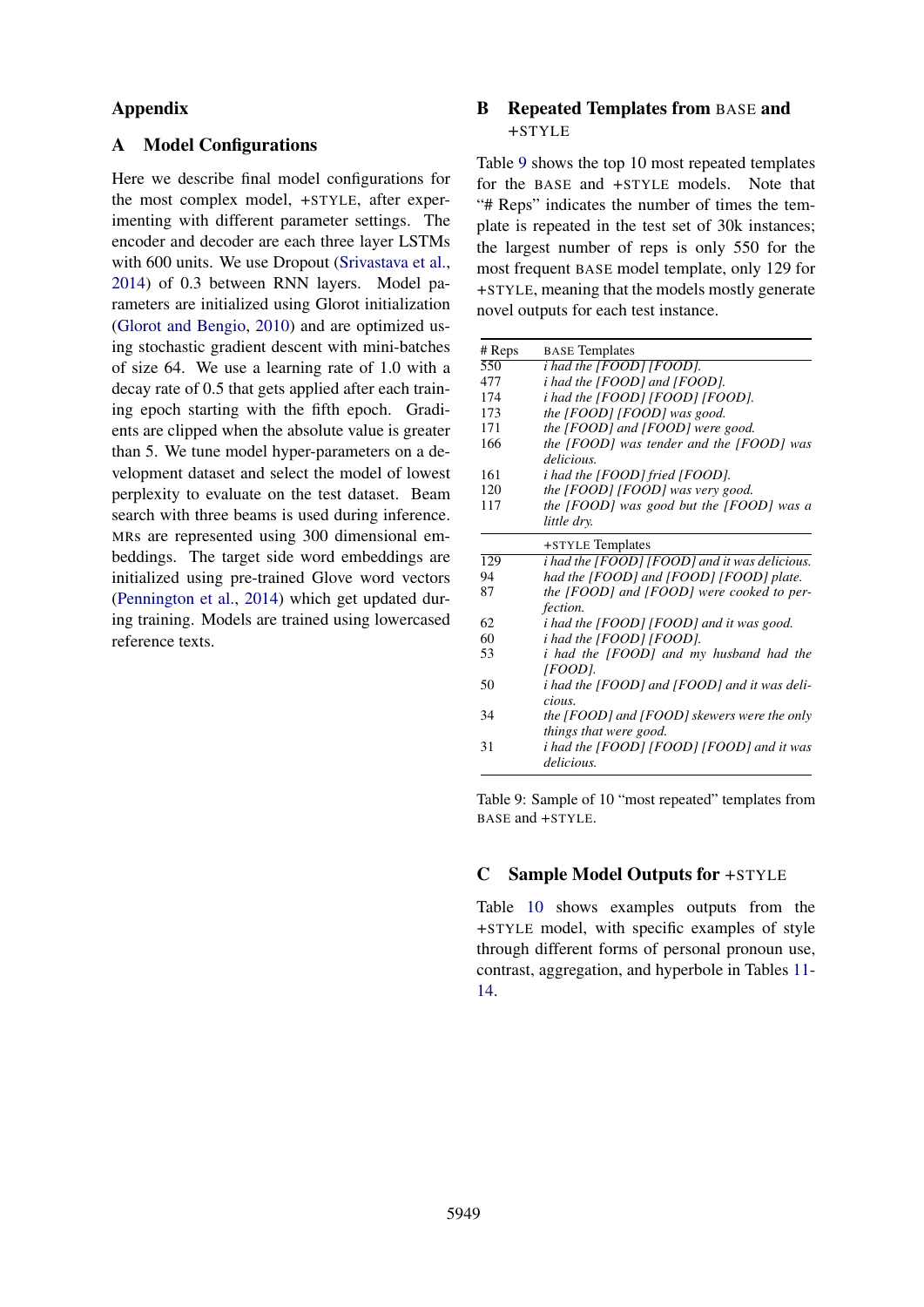- <span id="page-12-0"></span>1 *(attr=*food, *val=*meat, *adj=*chewy, *mention=*1), (*attr=*food, *val=*sauce, *adj=*no-adj, *mention=*1), +[*sentiment=*negative, *len=*medium, *first-person=*false, *exclamation=*false] The meat was chewy and the sauce had no taste.
- 2 *(attr=*food, *val=*artichokes, *adj=*no-adj, *mention=*1), *(attr=*food, *val=*beef-carpaccio, *adj=*no-adj, *mention=*1), +[*sentiment=*positive, *len=*long, *first-person=*true, *exclamation=*false] We started with the artichokes and beef carpaccio , which were the highlights of the meal .
- 3 *(attr=*staff, *val=*waitress, *adj=*no-adj, *mention=*1), *(attr=*food, *val=*meat-tips, *adj=*no-adj, *mention=*1), *(attr=*food, *val=*ribs, *adj=*no-adj, *mention=*1), +[*sentiment=*neutral, *len=*long, *first-person=*true, *exclamation=*false] The waitress came back and told us that they were out of the chicken meat tips and ribs .
- 4 *(attr=*food, *val=*chicken-lollipops, *adj=*good, *mention=*1), *(attr=*food, *val=*ambiance, *adj=*nice, *mention=*1), +[*sentiment=*positive, *len=*medium, *first-person=*false, *exclamation=*false] The chicken lollipops were really good , nice ambience .
- 5 *(attr=*food, *val=*meat, *adj=*no-adj, *mention=*1), *(attr=*food, *val=*sausage, *adj=*no-adj, *mention=*1), *(attr=*food, *val=*delimeats, *adj=*no-adj, *mention=*1), *(attr=*food, *val=*cheeses, *adj=*no-adj, *mention=*1), *(attr=*price, *val=*prices, *adj=*good, *mention=*1), +[*sentiment=*positive, *len=*medium, *first-person=*false, *exclamation=*false] Geat selection of meat , sausage , deli meats , cheeses , and good prices .
- 6 *(attr=*food, *val=*beef-chili, *adj=*amazing, *mention=*1), *(attr=*food, *val=*onion, *adj=*carmalized, *mention=*1), +[*sentiment=*positive, *len=*long, *first-person=*true, *exclamation=*false] The beef chili was amazing , and i loved the caramelized onions that came with it .
- 7 *(attr=*food, *val=*eggs, *adj=*runny, *mention=*1), *(attr=*food, *val=*crab-legs, *adj=*open, *mention=*1), +[*sentiment=*neutral, *len=*long, *first-person=*true, *exclamation=*false]

The eggs were runny , and the open faced crab legs were a little too much for my taste .

8 *(attr=*food, *val=*chicken-salad, *adj=*grilled, *mention=*1), *(attr=*food, *val=*chicken, *adj=*no-adj, *mention=*1), *(attr=*food, *val=*spices, *adj=*right, *mention=*1), *(attr=*food, *val=*salad, *adj=*fresh, *mention=*1), +[*sentiment=*positive, *len=*long, *firstperson=*true, *exclamation=*false]

I had the grilled chicken salad , the chicken was tender and the spices and fresh salad were just right .

Table 10: Sample test outputs from Model +STYLE.

- <span id="page-12-1"></span>1 *(attr=*food, *val=*fish-meat, *adj=*no-adj, *mention=*1), *(attr=*food, *val=*horse-radish-sauce, *adj=*no-adj, *mention=*1), +[*sentiment=*positive, *len=*long, *first-person=*true, *exclamation=*false]
- I had the fish meat and it was very good, and my husband had the chicken horse-radish-sauce which he loved. 2 *(attr=*food, *val=*beef, *adj=*no-adj, *mention=*1), *(attr=*restaurant, *val=*restaurant, *adj=*nice, *mention=*1), *(attr=*staff,
- *val=*waiter, *adj=*friendly, *mention=*1), +[*sentiment=*positive, *len=*long, *first-person=*true, *exclamation=*false] The beef was tender, the restaurant was nice, and the waiter was friendly and helpful to us.
- 3 *(attr=*food, *val=*lobster, *adj=*no-adj, *mention=*1), *(attr=*food, *val=*crab-legs, *adj=*no-adj, *mention=*1), *(attr=*food, *val=*mussels, *adj=*no-adj, *mention=*1), *(attr=*food, *val=*clams, *adj=*no-adj, *mention=*1), +[*sentiment=*positive, *len=*medium, *first-person=*true, *exclamation=*false] We had lobster, crab legs, mussels and clams.

4 *(attr=*food, *val=*crab-soup, *adj=*no-adj, *mention=*1), +[*sentiment=*negative, *len=*short, *first-person=*false, *exclamation=*false]

- She had the crab soup.
- 5 *(attr=*staff, *val=*host, *adj=*no-adj, *mention=*1), *(attr=*food, *val=*steak, *adj=*no-adj, *mention=*1), *(attr=*food, *val=*lobster, *adj=*no-adj, *mention=*1), +[*sentiment=*positive, *len=*long, *first-person=*false, *exclamation=*false] The host came out with the steak and lobster, and he said it was very good .

Table 11: Examples of different pronouns from Model +STYLE.